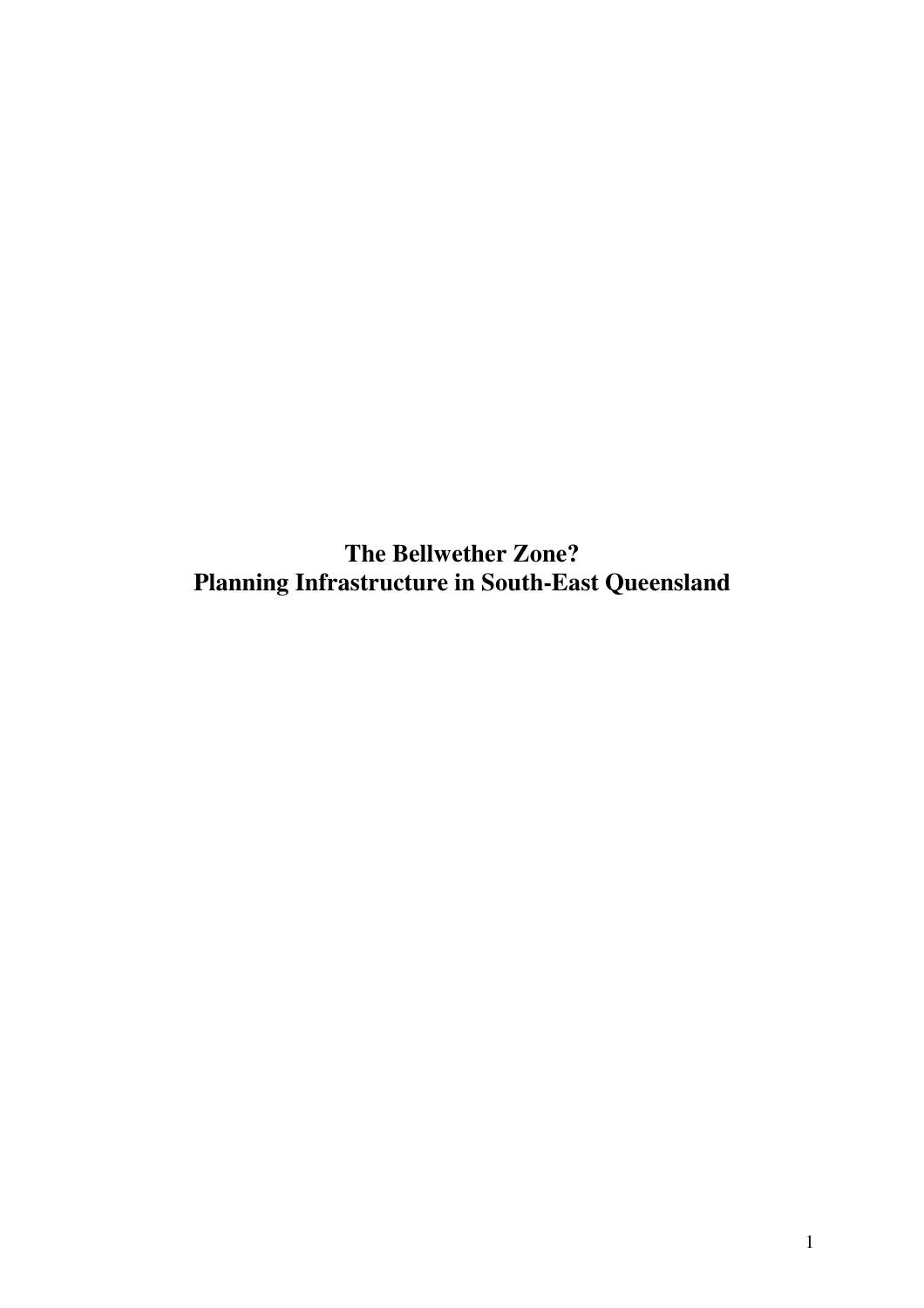| Title:        | The Bellwether Zone? Planning Infrastructure in South-East<br>Queensland                                                       |
|---------------|--------------------------------------------------------------------------------------------------------------------------------|
| Authors:      | Brendan Gleeson (brendan.gleeson@griffith.edu.au)<br>Wendy Steele (w.steele@griffith.edu.au)                                   |
| Address:      | Urban Research Program, Griffith University, Australia Griffith<br>University, Nathan campus 170 Kessels Road, Nathan Qld 4111 |
| Key words:    | Infrastructure, splintering urbanism, planning, privatization                                                                  |
| Running head: | Planning Infrastructure in South East Queensland                                                                               |
| Word count:   | 5300 words                                                                                                                     |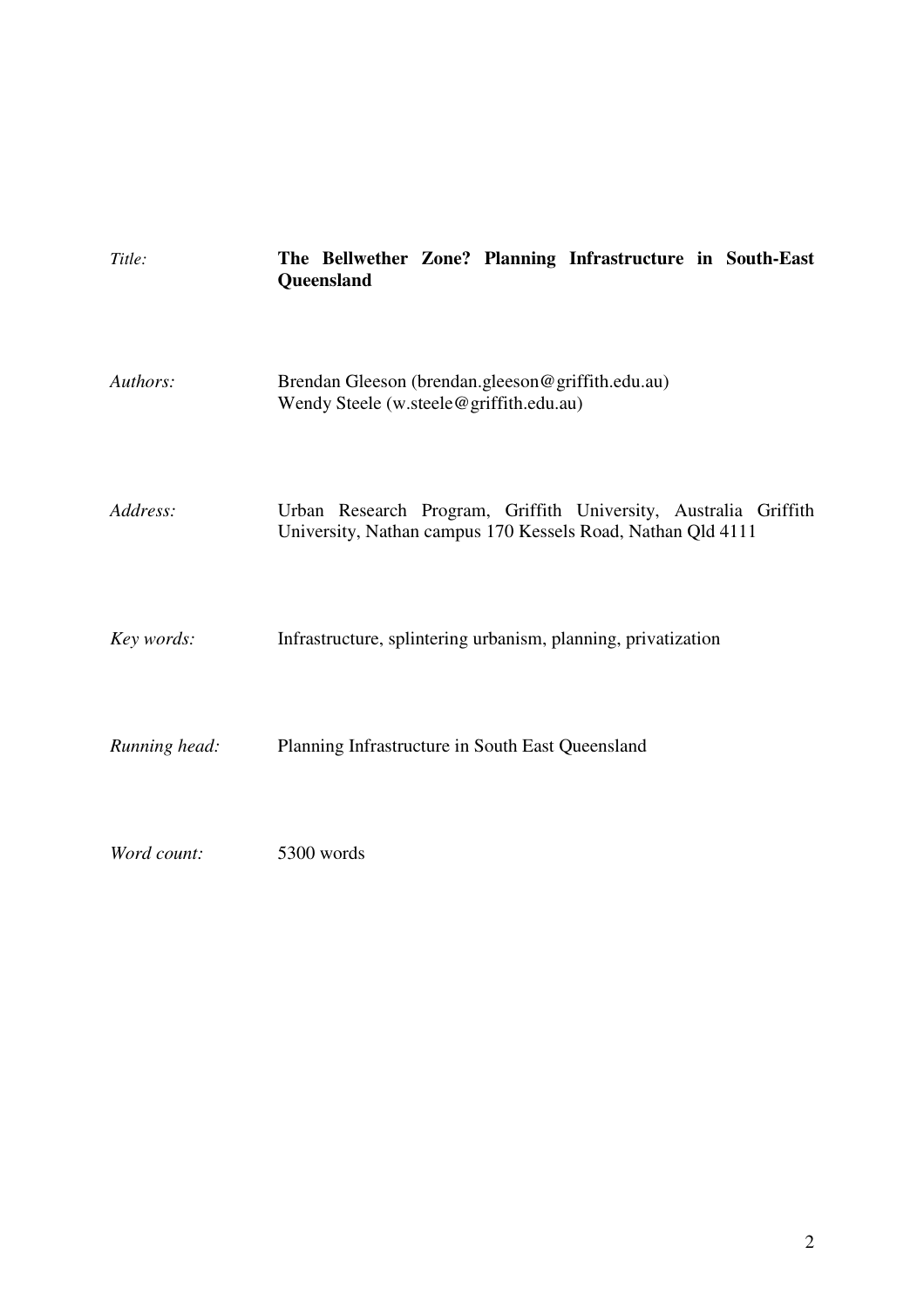*ABSTRACT:* The paper addresses the growing public, scholarly and policy concern over the impact and implications of urban growth in the 'population powerhouse' of South East Queensland (SEQ), the fastest growing urban region in Australia. Drawing on the work of Graham and Marvin (2001) around 'splintering urbanism', the new tendency of infrastructure development, with its contemporary economic and policy authority, to shape the conditions for planning are explored. We essay a striking example of splintered infrastructure development in the SEQ region and assess the implications for planning and for growth management generally. We choose the term 'infrastructure development' rather than 'infrastructure planning' because the genesis, financing and construction of contemporary infrastructure reflects both 1) the splintered qualities outlined by Graham and Marvin (2001), and 2) deep, occasionally catastrophic, anomalies sourced in contemporary financing models. This cannot be described as 'planning'. In this sense, contemporary infrastructure development is simply a new form of urban development that is eclipsing planning. We do not think this phenomenon is confined to SEQ, and we consider parallels in other Australian jurisdictions.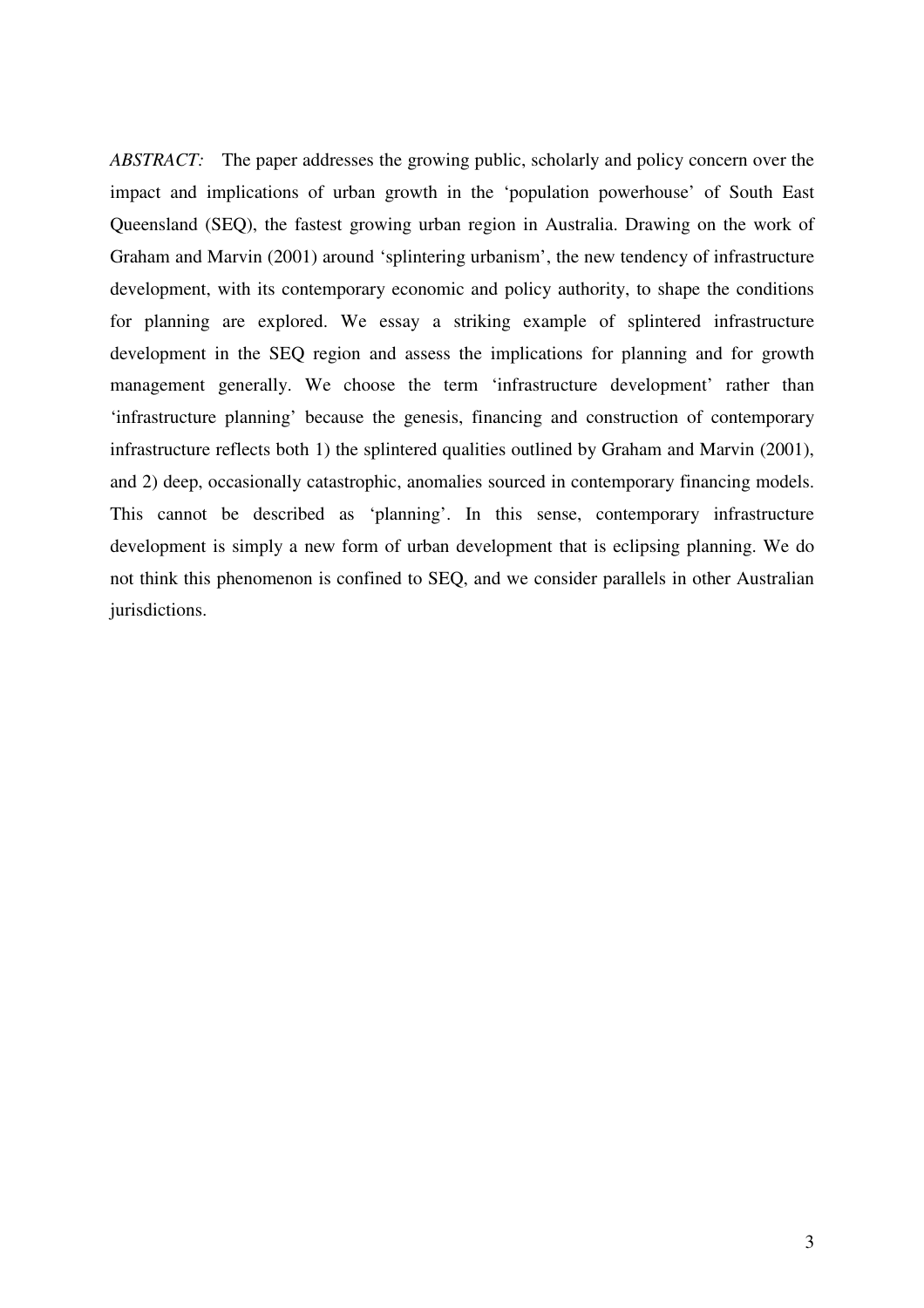*…although the map is there, the journey is darkening around us…*

*(Mead, 1998)*

## **Introduction**

This year Queensland celebrates 150 years of state independence. Like other Australian states caught in the global spectre of a climate and financial crisis, Queensland is facing uncertain and challenging times quite different from those experienced by the early, founding pioneers. After two decades of unprecedented growth-led progress, prosperity and development, the last few years have seen the 'smart' state confronted by an increasingly urgent sustainability crisis. This includes the worst drought in 100 years; subsequently in 2009 catastrophic floods that have resulted in much of the state being declared a state of emergency; the highest homeless rate in Australia (Smail, 2008); and the recent loss of the State's much coveted financial triple-A credit rating. In the midst of a global financial recession, pressure is building in Queensland for changes to the way the State 'does business'. In 2009, the 150th anniversary of self-government offers an opportunity to critically reflect on the gamut of Queensland ambitions, achievements, controversies and challenges to find better ways to "chart the next phase of the journey" (Bligh, 2009, p.1).

One significant (and controversial) effort to steer a new direction for 21<sup>st</sup> century Queensland is the State document, *Our Renewing Queensland Plan*, which was outlined in parliament in June 2009*.* The central message of the plan is the need for the state to strike a balance between shouldering the bulk of the financial burden of building and operating infrastructure with the need to continue delivering the capital works and services required by a growing population in tough financial times. This is a task made even more difficult by a global recession that had resulted in:

• A total loss of \$14 billion amounting to a third of the Queensland annual budget; and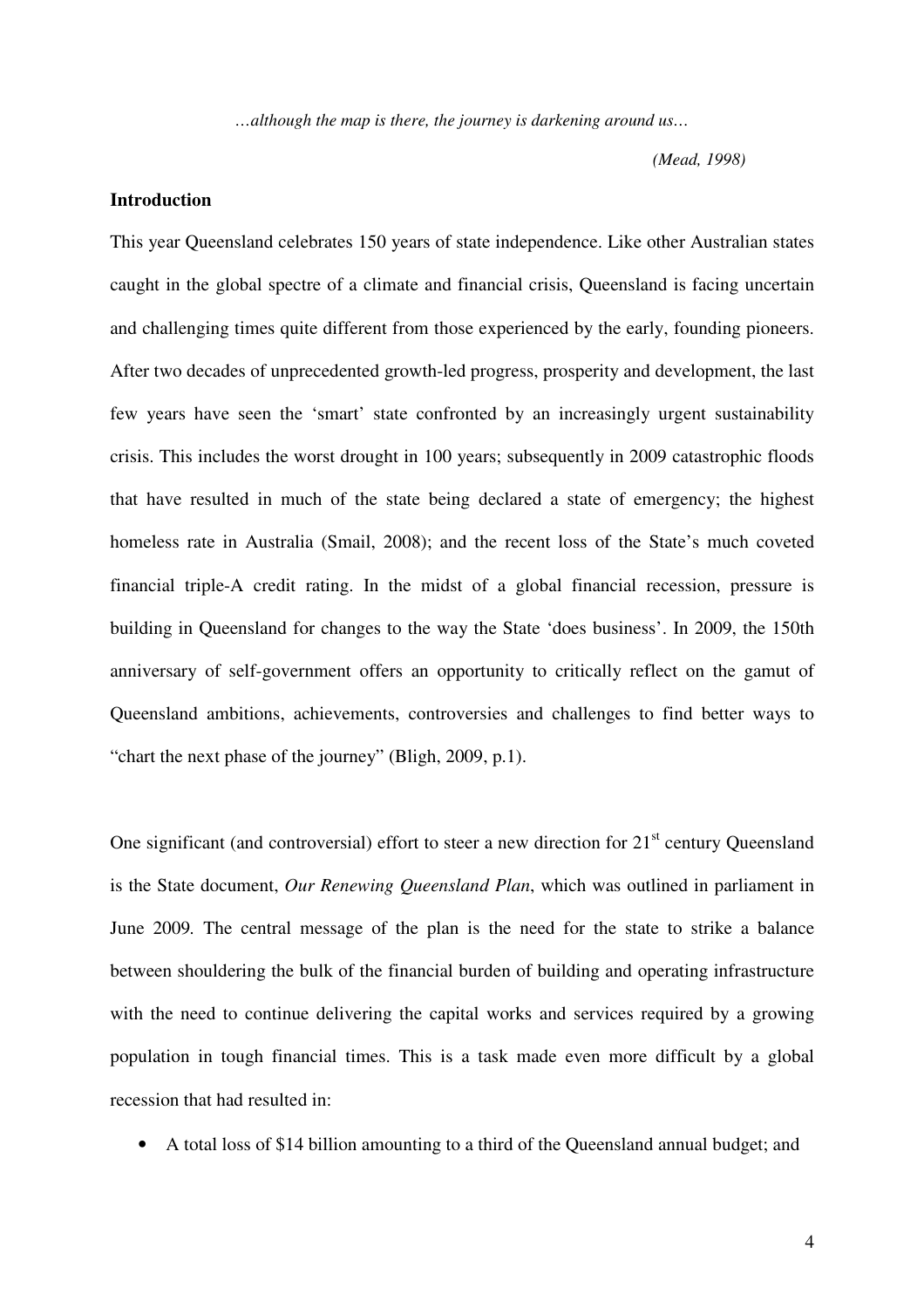• A further \$2 billion decline in GST receipts since the federal budget was brought down (Bligh, 2009, p.1)

In order to resolve this dilemma the *Renewing Queensland Plan* lays out a strategy to limit the need for public capital investment by selling Queensland assets. Through the sale of key infrastructure identified as needing substantial capital for growth such as Queensland Motorways Limited, The Port of Brisbane, Forest Plantations Queensland, Queensland Rail, and the Abbott Point Coal Terminal, the Queensland Government hope to reduce state debt by \$15 Billion over the next five years. The expectation is that the private sector will shoulder the missing infrastructure links and by doing so help to build a stronger more sustainable Queensland that will continue to grow and create jobs. The argument put forward is that the substantial public money saved in future capital expenditure can then be used to rollout 'super' infrastructure such as public transport and hospitals (Queensland Government, 2009). The counter-argument is that the sale of such key public assets is tantamount to 'selling the family silver', with few assurances around the quality, equity and longevity of the privatized services and little state or community bargaining power once the publicly-held assets are gone (Australian Services Union, 2009). Moreover, new investments in infrastructure may be delivered through private means that will further the long run decline in state ownership and control of public urban assets.

In many ways this latest chapter in the Queensland infrastructure story is a further extension of the shift towards privatisation that has been occurring across Australia since the mid 1980s. This shift has gathered bipartisan political support but has not been uncontested particularly within the populist political context of Queensland (Mullins, 1986). One area in particular that epitomizes these Queensland tensions is the 'population powerhouse' region of South East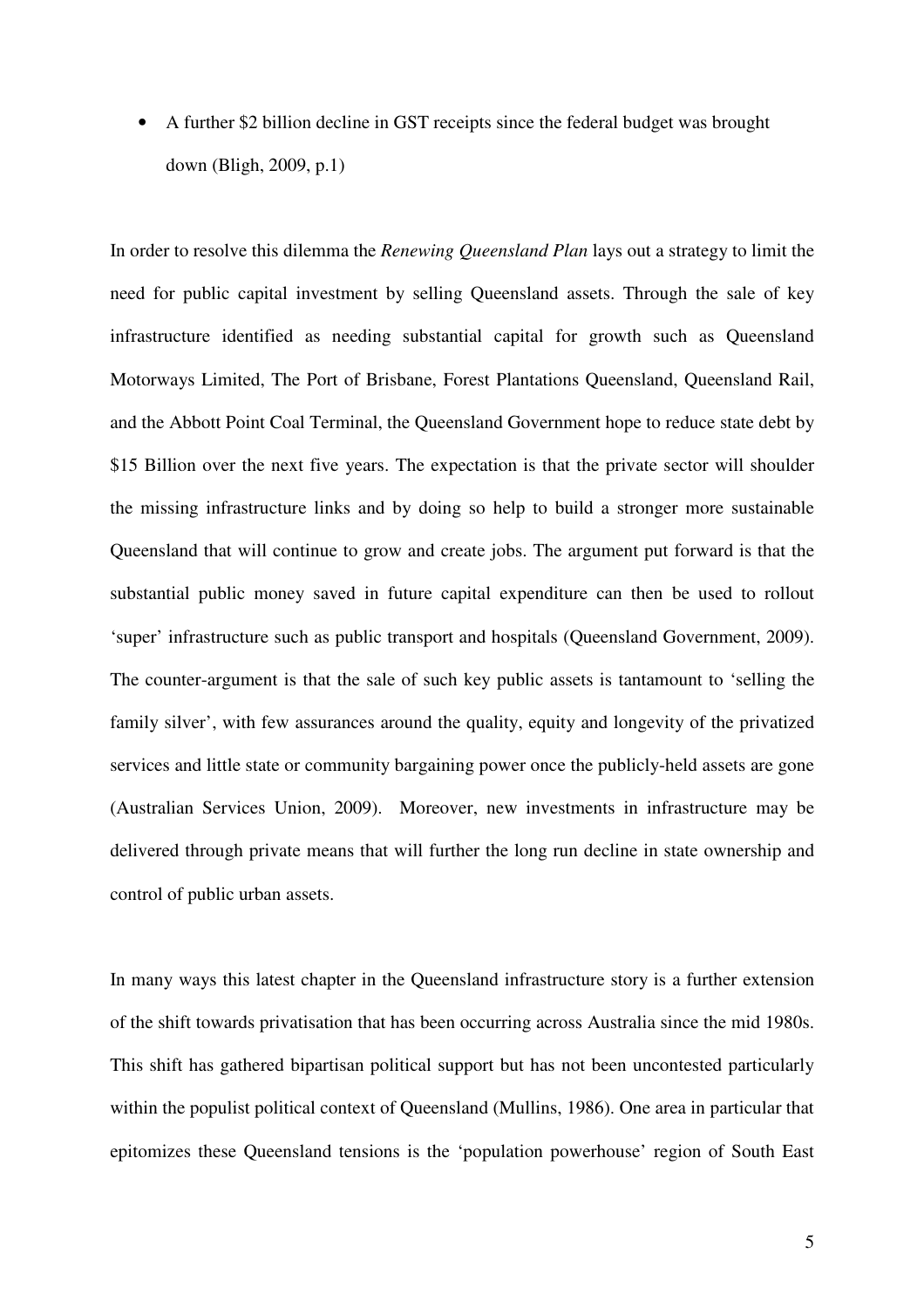Queensland (SEQ). As the fastest growing urban region in Australia complete with a '200 km city' spanning from the Gold Coast to the Sunshine Coast (Spearritt 2009), SEQ offers a contemporary window into the forces that work to shape, re-shape and increasingly splinter urban infrastructure development.

In this paper we draw on the work of Graham and Marvin (2001) around 'splintering urbanism', as a framework for exploring the new tendency of infrastructure development, with its contemporary economic and policy authority, to shape the conditions for planning. We essay a striking example of splintered infrastructure development in Brisbane's TransApex project and assess its implications for planning, and for growth management generally, in the SEQ region. We conclude by highlighting the role of SEQ as 'a bellwether zone' – an increasingly important crucible of change that captures and reflects many of the growth management dilemmas and opportunities facing the Australian settlement system, especially its diverse metropolitan growth regions.

#### **Part 1: Splintering urbanism - a conceptual framework for infrastructure development**

The provision, location and connectedness of urban infrastructure are intimately connected with ambitions around settlement growth and fundamental to the sustainable development of metropolitan regions. The quest for shelter, energy, water, sewerage and other basic human needs has led to substantial 'glocal' investment in extensive networks of physical infrastructure such as roads, rail, tunnels, ports, pipes and wires, as well as the soft infrastructure associated with the formal and informal institutional processes and systems of governance (Herman and Ausubel, 1988). The contemporary configurations of infrastructure development reflect the political, economic, social and historical forces that work to shape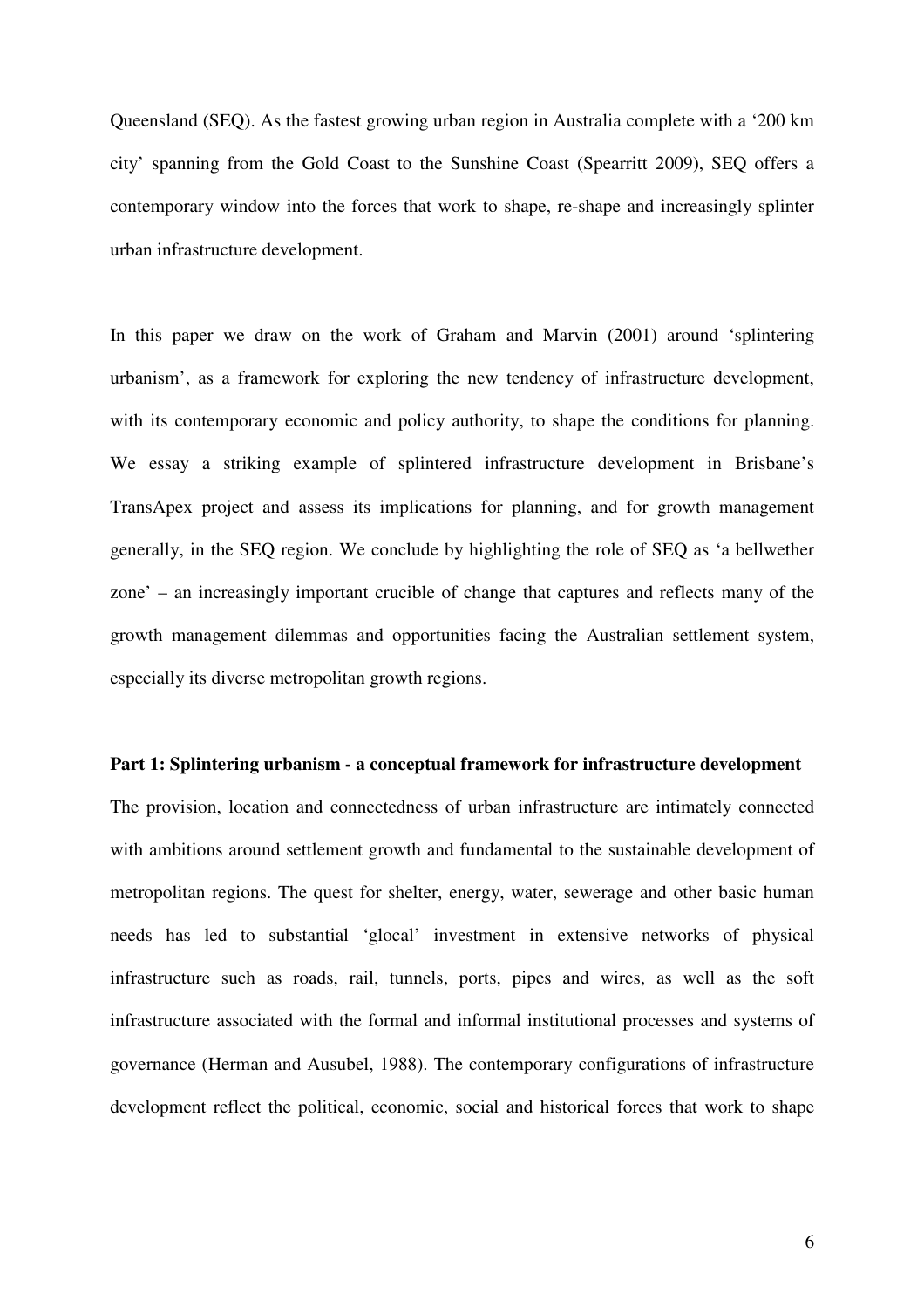and increasingly splinter the spatial morphology of cities and urban regions within the context of a global political economy.

A conceptual framework for critically analysing the pathways of infrastructure development in globally competitive cities and metropolitan regions has emerged in the work of British geographers Stephen Graham and Simon Marvin. They have coined the term 'splintering urbanism' to describe the "diverse processes surrounding the parallel unbundling of infrastructure networks and the fragmentation of urban space" (Graham and Marvin, 2001, p.382). Their focus is on the interdisciplinary nature of contemporary urban growth issues with a strong emphasis on the planning and development of urban infrastructure as a powerful way of examining contemporary cities and regions. This approach recognises that:

- urban landscapes are often contested and the patterns of networked infrastructure reflect particular socio-historical/ economic/political/cultural contexts;
- urban infrastructure networks include both hardware (water, energy, streets etc) and software (formal and informal rules of operation etc.); and
- private/public systems of urban infrastructure provision and implementation can have profound affects on social polarization and marginalisation within urban growth areas.

Their central argument is that there has been a modernist presumption that infrastructure networks are progressive large-scale public goods rolled out by the state as a means by which to bind cities and regions into "functioning geographical or political wholes" (p.8). By contrast they draw attention to the splintering of infrastructure networks and fragmentation of cities and metropolitan regions that have resulted from specialized, privatised, customized practices and competitive processes that are "inevitably imbued with biased struggles for social, economic, ecological and political power" (p.11).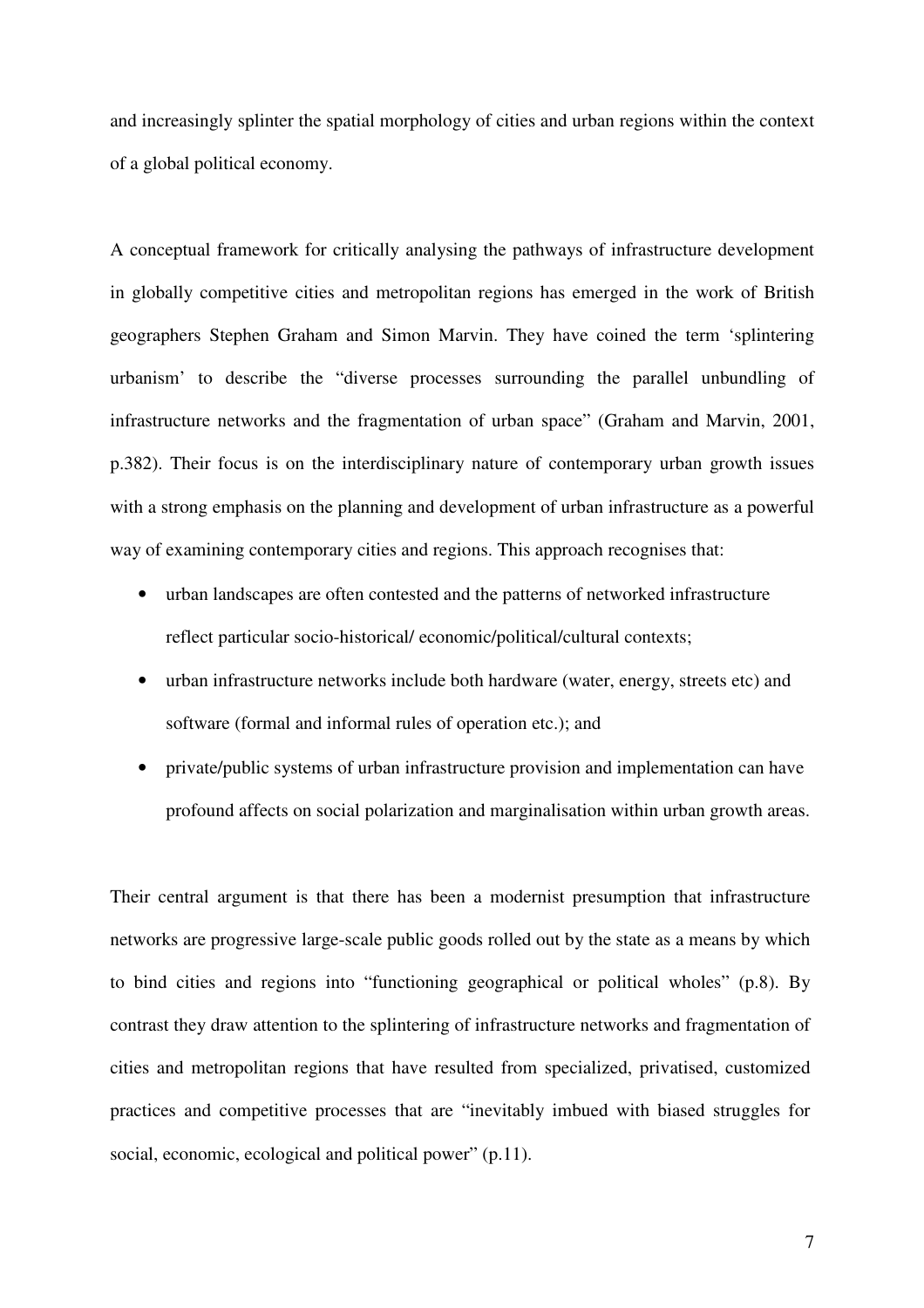The replacement of public monopolies on major urban infrastructure networks by a neoliberalized market model is a 21<sup>st</sup> century shift with profound social, economic and ecological distributive consequences. The broad scale 'opening up' of public infrastructure (e.g. energy, water, waste, telecommunications) to the private sector has resulted in newly competitive markets that "complement or replace predictable and monolithic monopolies with highly fragmented and differentiated styles of service provision with highly complex and often hidden geometries and geographies" (Graham and Marvin, 2001, p.14). The public reassignment of key infrastructure assets to the private sector is not a singular entity in which the public sector is replaced by the private sector. Instead there is a continuum of different institutional pathways that mediate between the public/private dichotomy. Collectively these pathways work to affect the "functional and territorial unbundling of infrastructure networks to make the private operation of public utilities feasible" (Schiffer, 1997, p.19). A typology of private/public alternatives and the continuum of different service sector responsibilities are outlined below in Figure 1.

## *- Insert Figure 1 here –*

The splintering urbanism framework offered by Graham and Marvin (2001) builds on this typology to focus on the 'unbundling' of urban infrastructure networks that occurs as a result of a shift towards competitive institutional pathways and infrastructure development. This shifts the focus of concern away from privatisation *per se* towards "those urban contexts in which infrastructure networks become unbundled" (p.151) and previously held monopolies splintered off into smaller projects or activities. To this end a different model is offered which highlights and maps the multiple, complex and often contested institutional pathways that lead from networked infrastructure to the competitive splintering or unbundling of (neo)-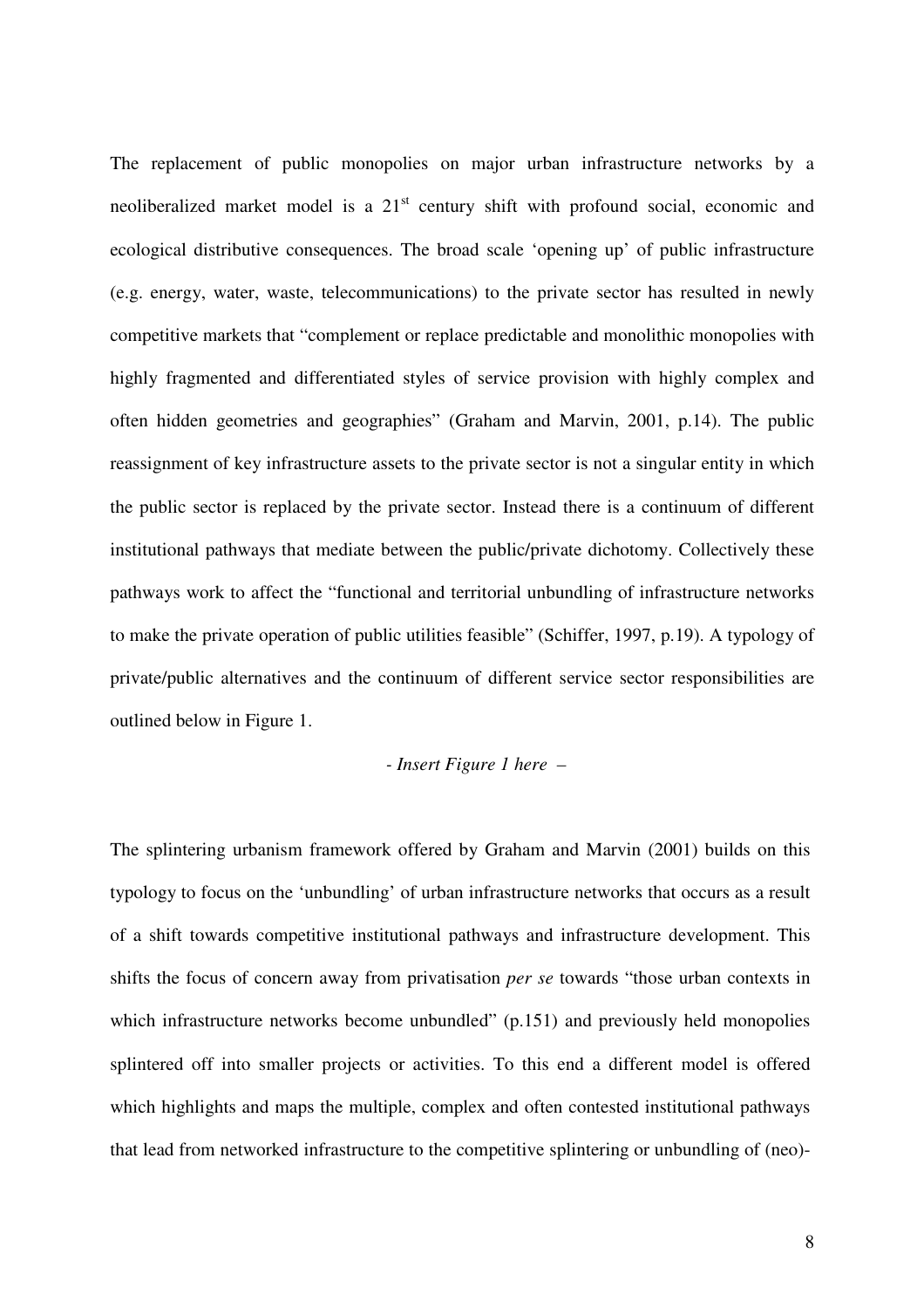liberalised infrastructure that increasingly dominates most Western capitalist contexts (see Figure 2 below).

### *- Insert Figure 2 here -*

This model highlights seven different institutional pathways to unbundling networks. The first of these pathways is the traditional provision of *integrated infrastructure* by a government department or publicly owned utility which operates as a monopoly. The second pathway is *commercialised infrastructure* which is also a monopoly but run by an independent but publicly owned corporatized parasital organisation with an emphasis on the costs of investment being returned. A third pathway is *privatised infrastructure* characterized by a transfer of infrastructure assets from the public to private sector as a means of yielding greater gains around productivity and efficiency but still operates as a monopoly. The fourth institutional option shifts away from the state monopoly model towards *delegated infrastructure* which retains public ownership but privatises the operation through competitive lease arrangements. The fifth pathway of *liberalised infrastructure* takes the market model further and involves significant institutional restructuring in order to create the conditions of privatized competition and the detaching or 'unbundling' of activities and services previously undertaken by monopolies. The final two pathways include *community infrastructure* and the devolution of infrastructure planning and management to the community supported by government policy; and *informal infrastructure* which involves informal, unregulated and often expensive private alternatives for those members of the community unable to access formal systems (Graham and Marvin, 2001).

A key part of the 'splintering urbanism' framework offered by Graham and Marvin (2001) is a better understanding of the institutional pathways that lead to unbundled networks. In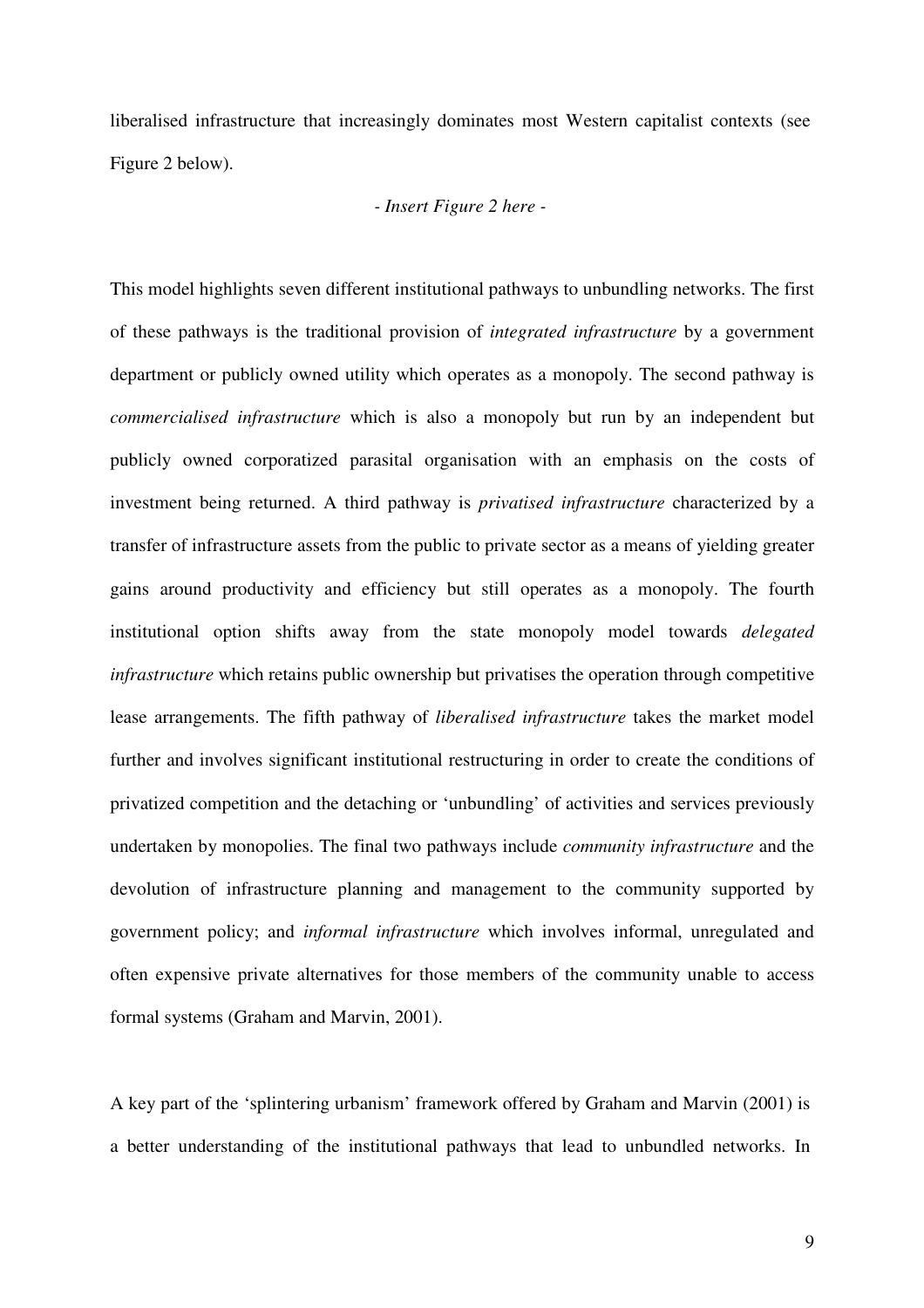particular how this 'unbundling' has resulted in the splintering and fragmentation of urban infrastructure through liberalized outsourcing and competitive privatization. Their work emphasizes that alongside the neoliberal rhetoric of improved service quality, variety and choice in relation to market driven infrastructure there is a parallel impact in terms of highly uneven and inequitable spatial and distributive implications. The progressive replacement of the "redistributive social role implied by public monopolies" (Little, 1995, p.9) and the underlying commitment to universal provision with a liberal market model has left the more vulnerable members of Westernized society highly susceptible to any shifts in the provision of basic services such as water, energy, shelter and transport. The danger of this is deepening spatial segregation between rich and poor that further "peripheralizes those left behind" (Cumings, 2000, p.19).

The implications of these shifts for urban planning have been profound for a professional endeavour with long-held democratic aspirations around progressing social, economic and environmental reform (Gleeson and Low, 2000). The splintering of large-scale networked infrastructure has worked to re-orient the focus of planners towards infrastructure projects rather than overarching visions or blue-print plans (Dodson, 2009). In particular the ability of urban planners to conceive of a 'public interest' in the midst of institutional fragmentation and urban splintering processes has resulted in hybrid public/private roles that are not well understood (Steele, 2009). The tendency for infrastructure to be considered to be located within the realm of technical engineering and 'public works' has meant that often these shifts towards increasingly unbundled and fragmented infrastructure development does not typically attract the political, community and scholarly scrutiny they deserve. Indeed, it is only when existing infrastructure reaches a crisis or new infrastructure is urgently needed that the changing dimensions of networked infrastructure start to become more visible. For cities and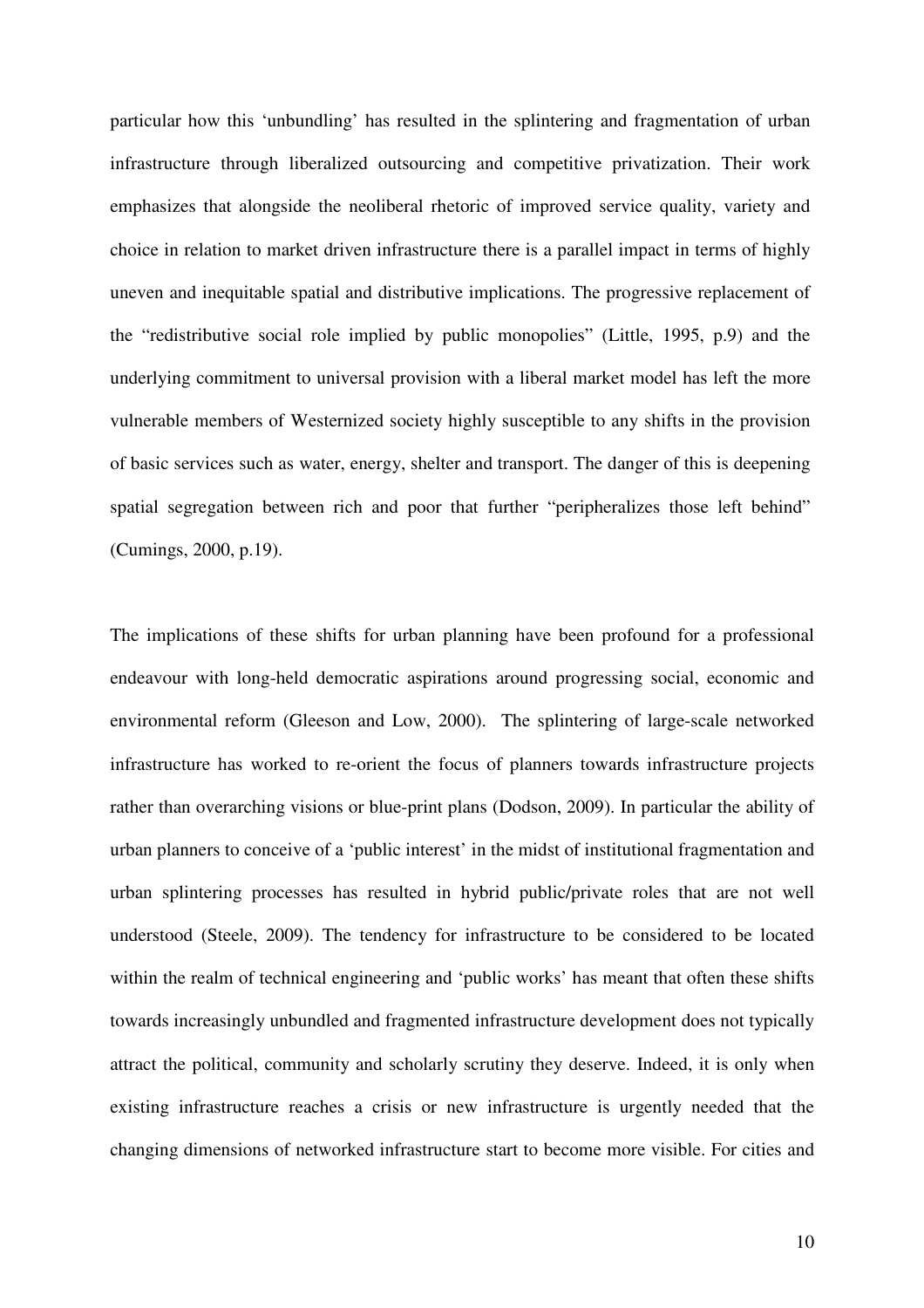metropolitans regions facing high levels of growth with outdated infrastructure and diminishing resources the potential for accelerated levels of urban splintering and fragmentation is particularly acute.

In the following section we essay an example of splintered infrastructure development Brisbane City Council's TransApex urban road/ tunnel/bridge scheme and consider the implications for planning in the growth engine region of South East Queensland (SEQ). As Australia's fastest growing urban region with population levels expected to almost double over the next 20 years there will be further intense demand for infrastructure maintenance and development and the search for appropriate funding models to support these activities (Queensland Government., 2009). We highlight this as an example of the neo-liberalised institutional pathways that reflect the unbundling of infrastructure networks in the south-east corner of the 'smart state'.

#### **Part 2: TransApex: a tale of infrastructure splintering in South-East Queensland (SEQ)**

The starkest contemporary example of infrastructure splintering is the Brisbane City Council's TransApex scheme, comprising five road, tunnel and bridge projects. The combination of these three projects is the largest road infrastructure project in Australia (Webbe and Weller, 2008). This ambitious scheme was devised by current Lord Mayor Campbell Newman and advisers prior to his election to office in 2004 as a 'plan' to improve urban congestion and cross-city travel in Brisbane through the creation of a motorway standard ring road around the CBD that would connect existing motorways and major arterials. The scheme was put forward as a means by which to "ensure our economy remains strong and to cater for the growing population, we need to connect major activity centres in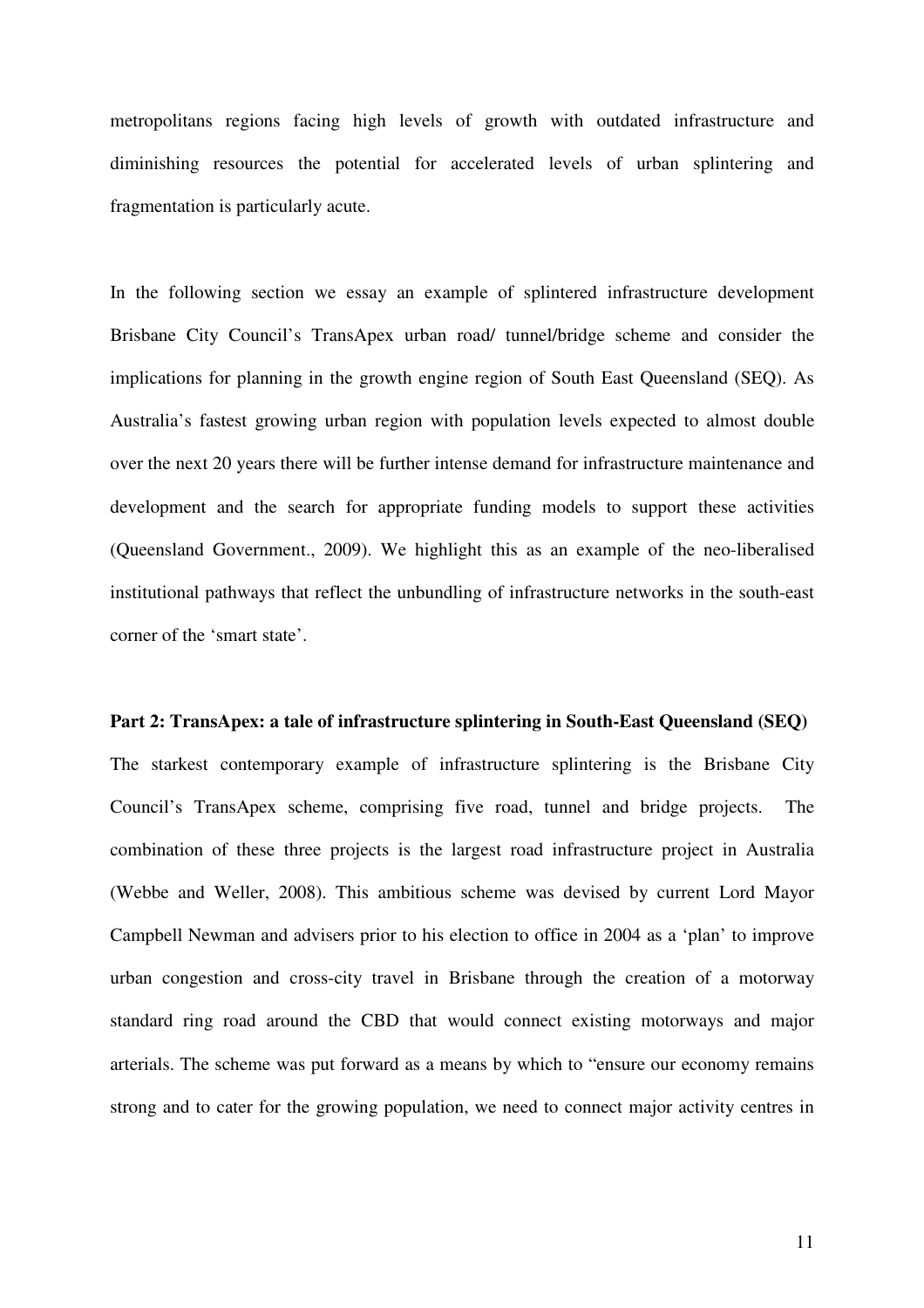the western and northern suburbs with an efficient, high quality route" (Brisbane City Council, 2007, p.2).

Importantly, TransApex is to be largely, though not wholly, delivered through private financing mechanisms and major elements operated by private sector entities under separate specific concessions. It reflects the broader shift to private road financing of major roads in metropolitan Australia that has been well embedded since the 1990s. The ambition, however, is unique, eclipsing even Melbourne's Citylink scheme which Graham and Marvin noted at the time of their writing (2001) as one of the world's largest urban road projects. Three projects are presently under construction: the NSBT (or 'Clem7'); the Airport Link, and the Hale Street Bridge over the Brisbane River. The first two will be privately financed and managed whilst the latter is a Council project. The fourth and fifth elements of the TransApex suite, the Northern Link and the East-West Link have not yet been commenced but projected timeframes of 2016 have been mooted in Council documents

The overall cost of the evolving TransApex scheme (there have been changes to some constituent projects) was originally set at \$4billion but has now ballooned out considerably. It is now likely that the first TransApex project, the North South Bypass Tunnel (NSBT) will cost more than \$3billion alone. There have been allegations of opacity and non-disclosure around projects, echoing concerns generally about secrecy and compromised accountability in privately financed public infrastructure schemes (Altshuler & Luberoff, 2003, Flyvbjerg et. al., 2003). For example, as Wikipedia notes, "Full details of both bids have not been publicly released. Newman has refused to release the details of the losing bidder, despite giving assurances to the public that he would in April 2006."<sup>1</sup> The formal planning and governance

<sup>&</sup>lt;sup>1</sup> http://en.wikipedia.org/wiki/TransApex, Accessed May, 2009.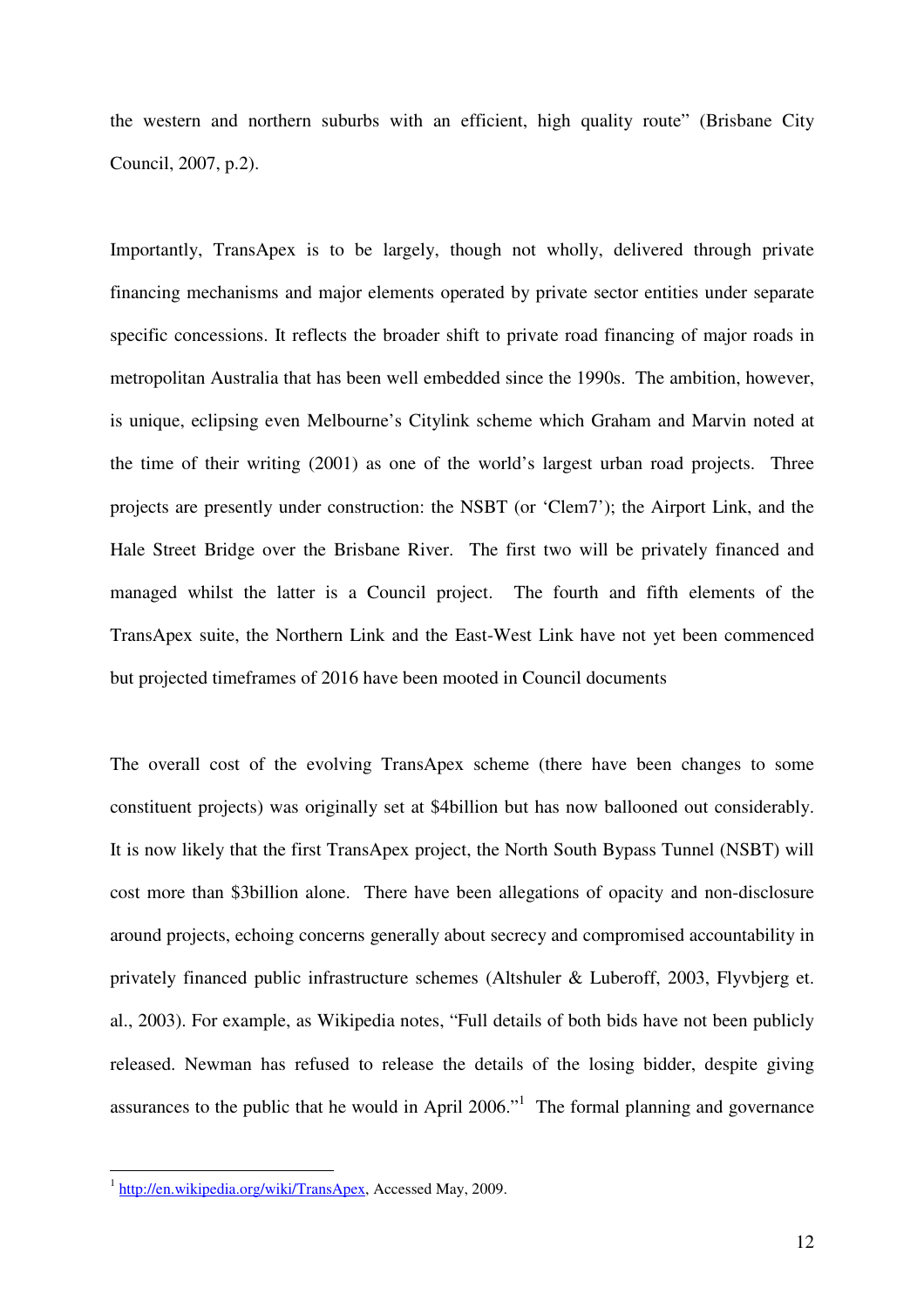of the projects varies: for example, there is the prospect of federal funding for parts of the TransApex scheme whilst the State of Queensland is managing project procurement for the second project, the Airport Link.

Airport Link project is Australia's largest Public-Private Partnership (PPP) project which is managed by the State of Queensland through a *Special Purpose Vehicle* (SPV). The SPV is City North Infrastructure (CNI) Pty Ltd, a wholly State Government owned company that undertakes contractual activities and compliance management. Under the CNI constitution this includes: managing the procurement process; recommending the bidder shortlist; evaluating bids and awarding the contract; negotiating with directly affected land owners; managing land acquisition, resumption and compensation processes. According to the company website CNI was established in 2006 to represent the State and communities of Queensland on major infrastructure projects.

> We don't create the project. We don't build the project. We do make it happen, by linking government vision with the infrastructure and construction industry specialists who will bring the vision of worldclass infrastructure in Queensland to life. Our involvement is complete, from business case and environment assessment, through to procurement, contract management, handover, and community engagement. (CNI, 2009)

Airport Link is one of the first projects for CNI who in turn selected the BrisConnections consortium which includes the Macquarie Capital Group, Thiess and John Holland through a competitive tender process. As the preferred bidder Brisconnections were asked to finance, design, construct, commission, operate and maintain Airport Link – "the most complex road and tunnel engineering feat in Queensland's history". The 6.7 km (largely underground) toll road that will connect the 'Clem 7' Tunnel, Inner City Bypass and local road network to the arterial roads leading to the Brisbane Airport was estimated to cost over \$3.4 billion to build. However through a landmark finance deal tax payers would pay just \$47 million and would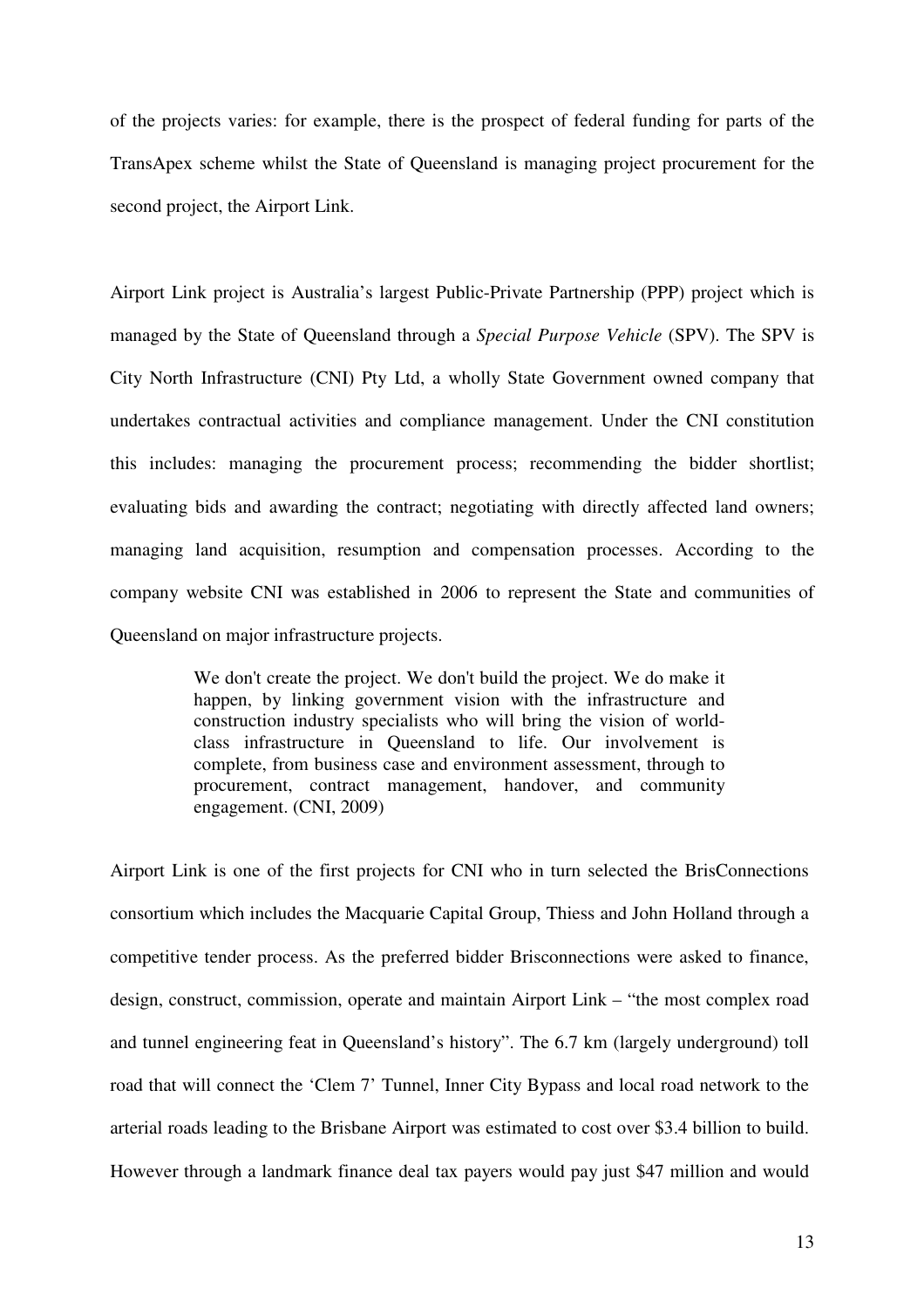contribute "less than \$50 million for Airport Link instead of the budgeted \$850 million which will free up some money for other vital infrastructure" (Bligh, 2009, p.1)

The Airport Link project is now expected to cost more than double the original estimate. BrisConnections, was awarded a 45 year Concession for the Airport Link toll road and on the 31<sup>st</sup> July 2008 was listed and commenced trading on the Australian Securities Exchange (Brisconnections, 2008). The share value of Airport Link plummeted to ludicrous levels in early 2009 and may small stock holders were faced with large 'unforseen' installment payouts. The subsequent requisition of a special unitholder meeting by Nicholas Bolton the largest unit holder in BrisConnections resulted in the very real concern that "in the event of winding-up proceedings BrisConnections would have no alternative but to cease trading" (Brisconnections, 2009b, p.1).

These events were addressed in the findings of an Independent Review of Queensland Government Boards, Committees and Statutory Authorities' entitled *Brokering Balance: A Public Interest Map for Queensland Government Bodies* (Webbe & Weller, 2008). The main concerns expressed in the report related to the high levels of public interest risk and the sensitivity of activities such as procuring and awarding contracts, land resumptions from citizens, and compliance management. (see Figure 3 below).

# *- Insert Figure 3 here -*

The report noted that organisational forms and governance are an evolving and inexact science and to this end made a number of key recommendations. Firstly that the delegation or devolution of public power should be unambiguous, transparent, granted and exercised in the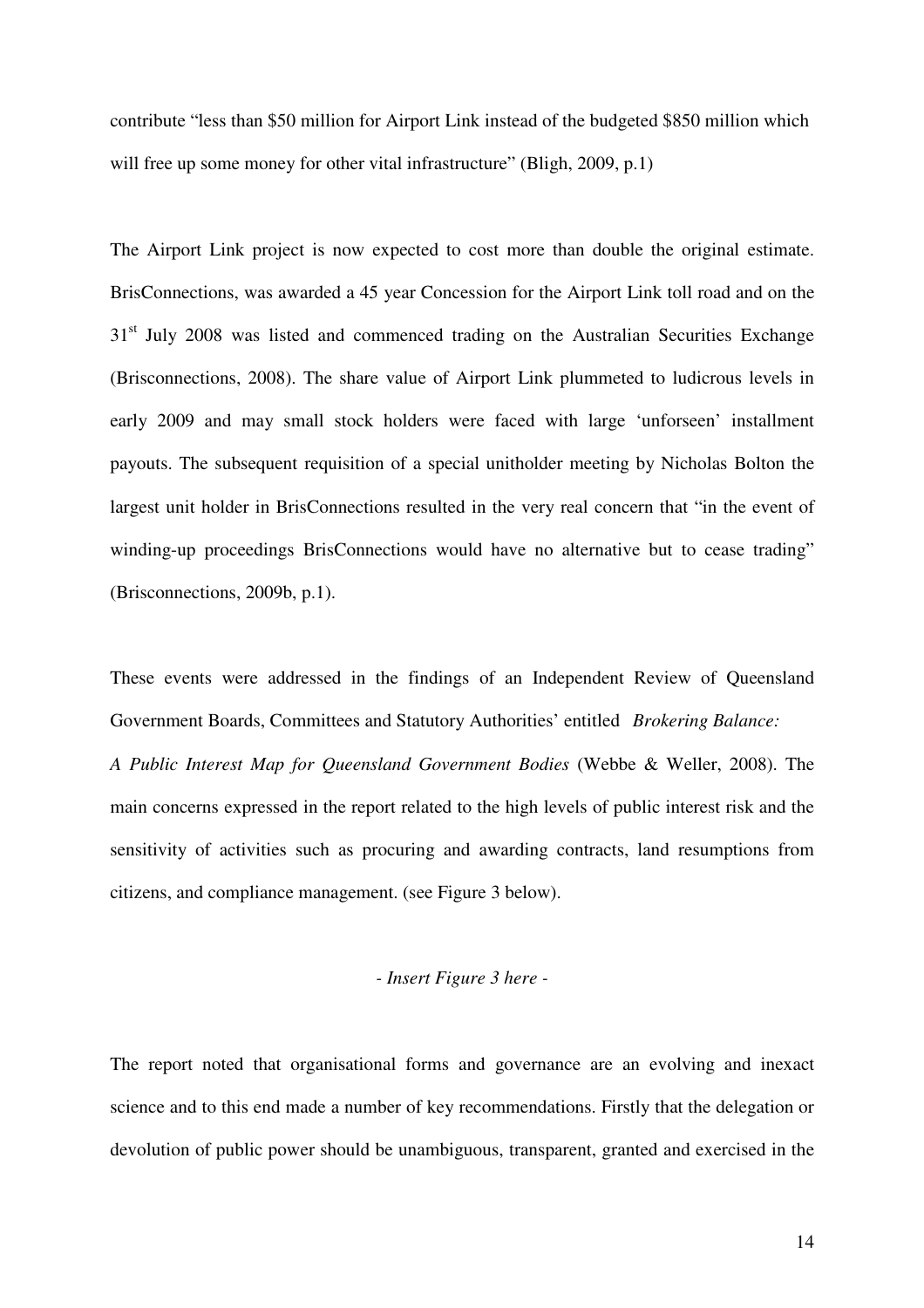public interest, accountable, and subject to review. Secondly, the expenditure of public funds should be clearly and transparently, authorised, accountable, and subject to scrutiny and probity. Finally that the report noted that private sector models of corporate governance are not *necessarily* superior to public sector governance models (Webbe & Weller, 2008, p20).

In the case of CNI and BrisConnections in particular the reviewers were "not persuaded of a public interest case that justifies the creation of a company to undertake these Queensland Government activities". More specifically the report recommended in Recommendation 103 that CNI be "transferred to a suitable departmental form, subject to an overriding cost-benefit analysis that it would be contrary to the public interest to do so mid project" and that the "entity delivering the CNI functions should be wound up on completion of the specified projects" (p.121). The Government's response to the Webbe/Weller (2009) report was to support and accept most of the recommendations. In relation to the CNI Company however the report recommendation was 'not supported'. The explanatory statement by in the Government response was simply that "this body is necessary for the delivery and management of the Airport Link project" (Queensland Government, 2009b).

Yet in an earlier audit report on Queensland infrastructure, the Auditor-General also raised concerns about the increase in the use of company structures and the need for closer, more rigorous attention particularly in relation to infrastructure funding, procurement and decisionmaking processes. Specifically the issues related to; 1) transparency and accountability of the infrastructure costs (and related strategies) through all phases of the infrastructure life-cycle; 2) probity and propriety of the procurement process supporting infrastructure projects; 3) consistency with State procurement and infrastructure policies and guidelines; 4) risk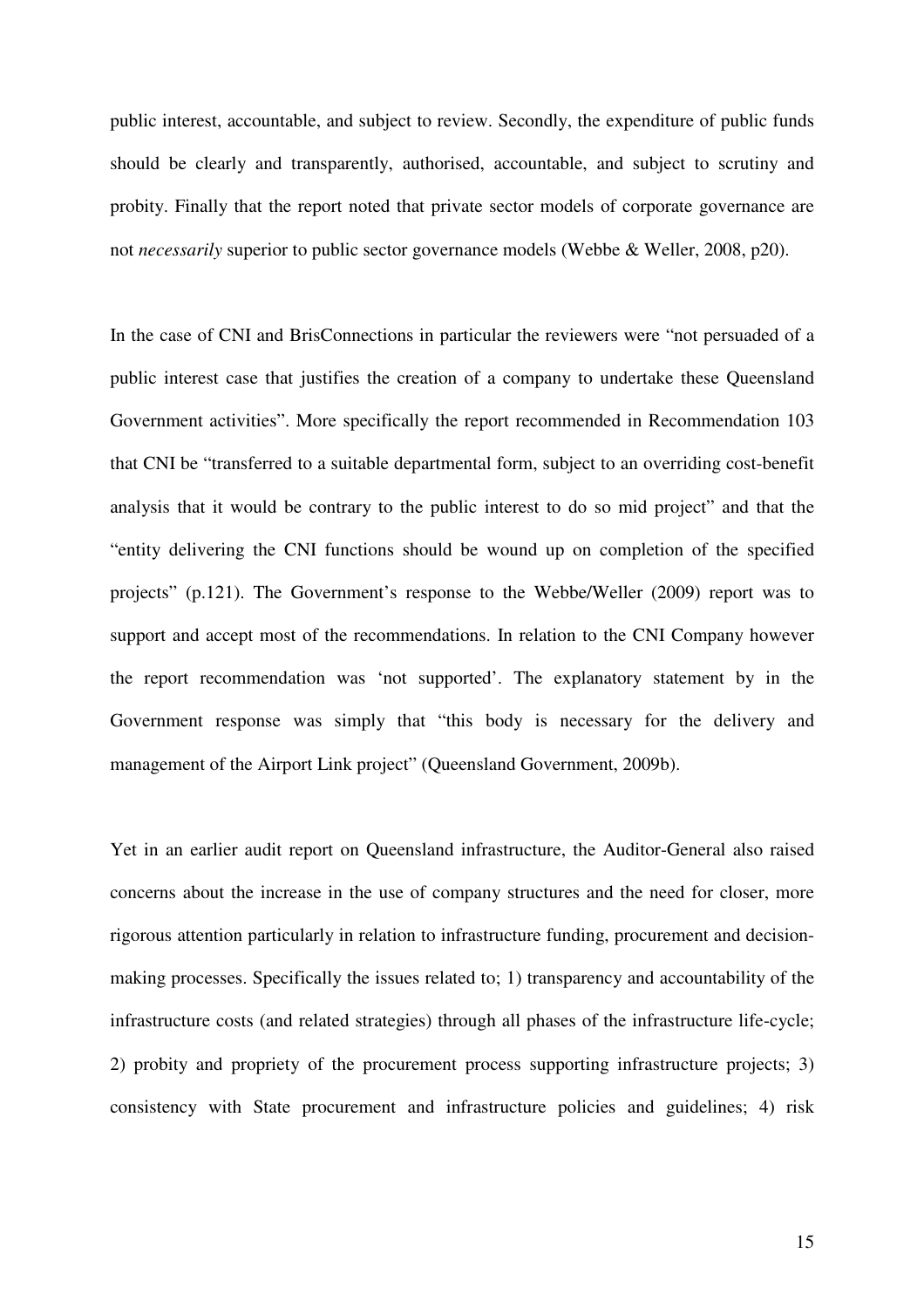management; and 5) reporting and communication requirements (Auditor–General Queensland, 2007) .

> …when companies are established or acquired by public sector entities, there is sometimes a perception by parent entities and at times by the company itself that they are separate from the public sector and are not strictly public sector entities. Also there seems to be an assumption that by establishing a company as opposed to another type of public sector entity, that a different, more private sector attitude to probity and accountability can be adopted. In some cases companies have not been subject to the same high level of governance and accountability mechanisms expected of other types of government entities (Auditor General Queensland., 2007, p.37).

This new tendency of company-led infrastructure development, with its contemporary economic and policy authority to shape and eclipse the conditions for planning is explored further in the following section, with particular emphasis on South-East Queensland as an Australian bellewether zone for mega- projects and urban growth.

## **Part 3: In the public interest? Urban planning 'unbundled' and eclipsed**

The broader context of Australian public sector management and reform has ushered in a new *modus operandi* for the planning, procurement and delivery of major infrastructure projects. The privatized shift towards PPS has evolved away from infrastructure projects managed by government departments and constructed by the private sector, towards a greater use of companies such as CNI under the mantle of Special Pubic Vehicles (SPVs) or Government owned Corporations (GOVs) (Auditor General Queensland, 2007). The 'splintering urbanism' framework offered by Graham and Marvin (2001) outlines the institutional pathways that lead to the splintering and fragmentation of urban infrastructure through liberalized outsourcing and competitive privatization. The driving focus is that beneath the neoliberal rhetoric of competitive variety and choice in relation to market driven infrastructure the resulting spatial and distributive implications are inequitable and uneven.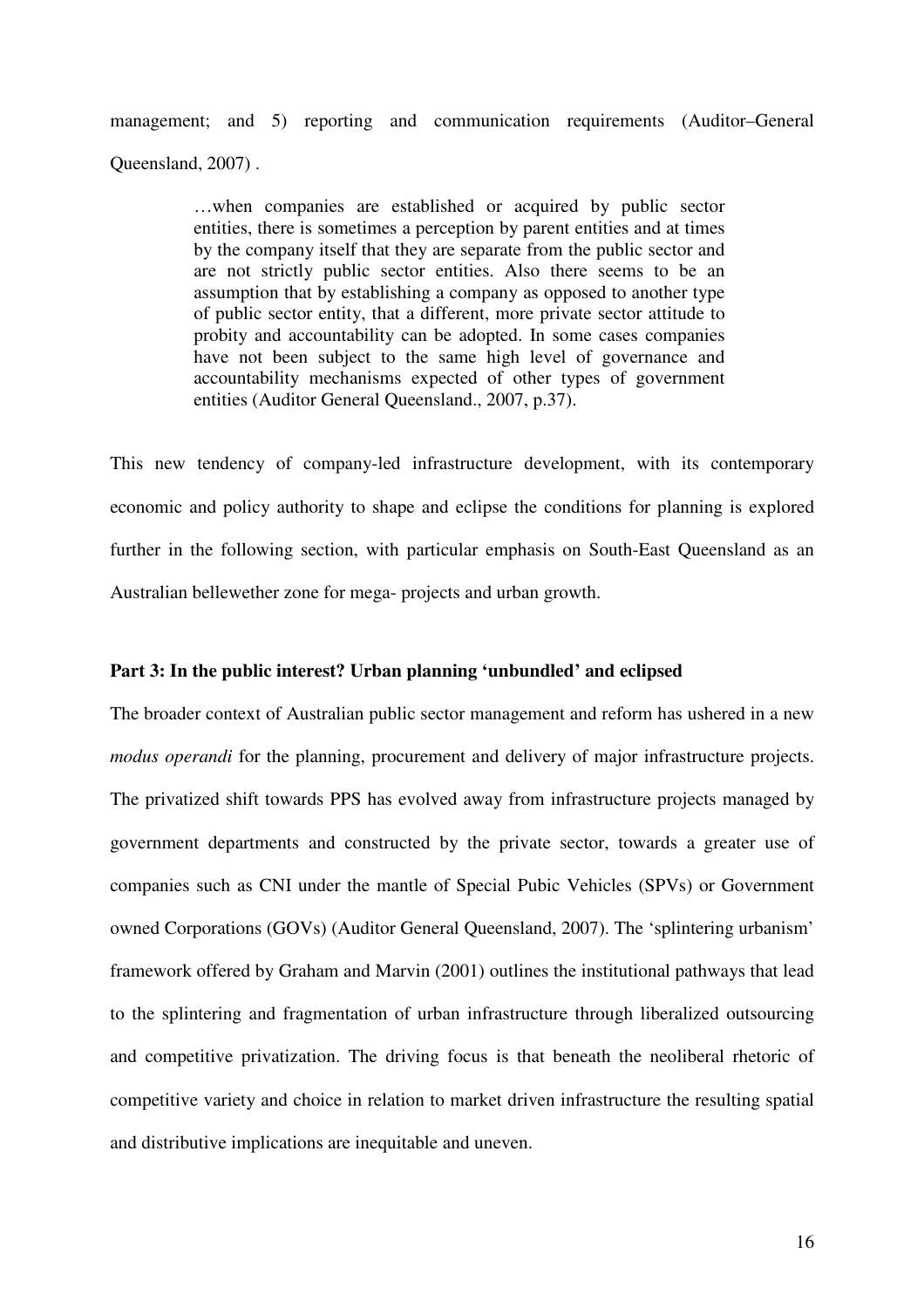In the past issues around the 'public interest' has been the core domain of planning which has a long history of social democratic aspirations and ambitions (Gleeson and Low, 2000). The provision and improvement of infrastructure networks are often central to the normative aspirations of planners and urban reformers (Graham and Marvin, 2001). However the newly constituted 'glocal' urban networks pose profound challenges to traditional understandings of the planning purpose and endeavour. The 'infrastructure turn' has been recently coined to describe the increasingly dominant focus on urban infrastructure as the key mechanism to shape urban outcomes that is eclipsing spatial strategy-making and land-use planning (Dodson, 2009). Thus despite the outpouring of recent metropolitan plans in Australia the "surge of new urban investment schemes that emphasize large, complex and fiscally demanding infrastructure projects" has led to a "weakening of the influence of planning agencies in shaping metropolitan policy, in favour of infrastructure departments and ad hoc engineering project investigations" (p110). Dodson (2009) argues that in light of these shifts there is an onus on the planning profession to 're-examine' and 're-imagine' its relationship to urban infrastructure and the contexts in which infrastructure planning decisions are made.

One powerful illustration of the 'infrastructure unbundling' that has occurred as part of this recent turn is in the growth engine region and population powerhouse of South East Queensland (SEQ). The region is Australia's fastest growing urban area with population levels anticipated to double over the next 20 years (Queensland Government, 2009). Underpinning the regions continued growth are key infrastructure networks around transport, electricity, gas, water, hospitals and schools. Identified pressures impacting on the delivery of this infrastructure include:

- the continued growth of the South-East Queensland economy and population;
- competition between projects and jurisdictions for scarce resources;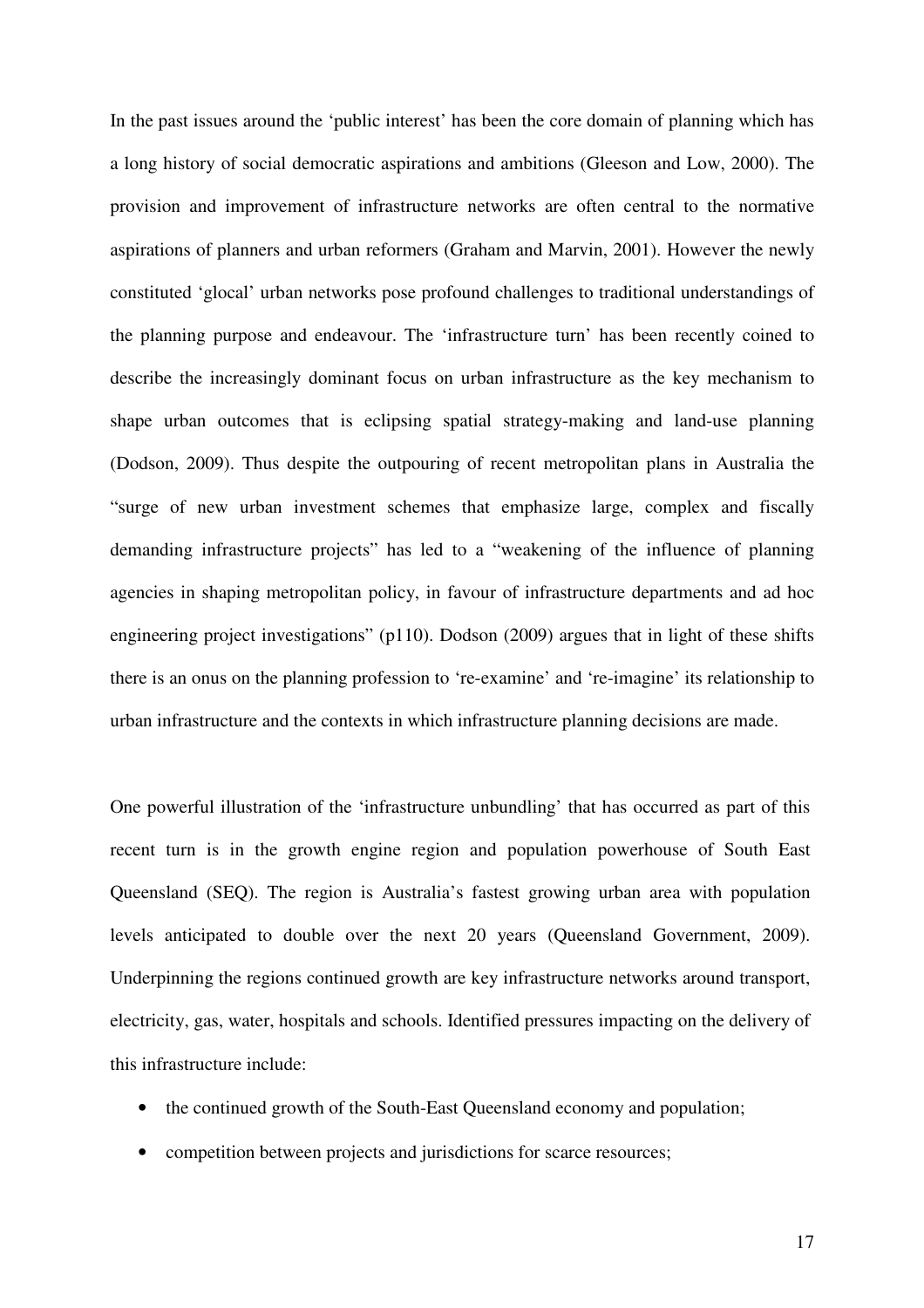- changes in the living arrangements of the population causing stress on infrastructure resulting in unreliability of supply;
- deterioration in environmental factors such as the level of rainfall; and
- traditional long lead times required to identify and commission new infrastructure. (Auditor-General Queensland, 2007, p.17).

The planning framework for managing growth, land use and development in the region is the South East Queensland Regional Plan 2005–26 (SEQRP). Following amendment of the *Integrated Planning Act 1997* the SEQRP provides for a statutory, or legal, basis for regional planning as a means of managing the impacts of the region's rapid population growth. The Queensland Government is currently undertaking a review of the SEQ Regional Plan 2005 to include emergent factors such as higher than expected population growth, housing affordability pressures, transport congestion and the urgent need to respond to climate change (DSEQRP 2009-2031). The regional planning process sets out a future pattern of development to support and promote a sustainable urban future for the region. The three key strategic directions include: 1) a more compact urban form with increased density around transport nodes and activity centres; 2) the pursuit of development in the western corridor; and 3) an emphasis on sub regional self containment that seeks to reduce urban congestion by encouraging local community access to goods and services (SEQRP, 2005).

Supporting this agenda is the South East Queensland Infrastructure Plan and Program 2006- 2026 (SEQIPP) which establishes the priorities for regionally significant infrastructure. The SEQIPP (2006) acknowledges that strategic investments in infrastructure will influence the pattern and rate of development across the region and actively encourages industry to invest in capacity in order to "enable the development of innovative approaches to the planning,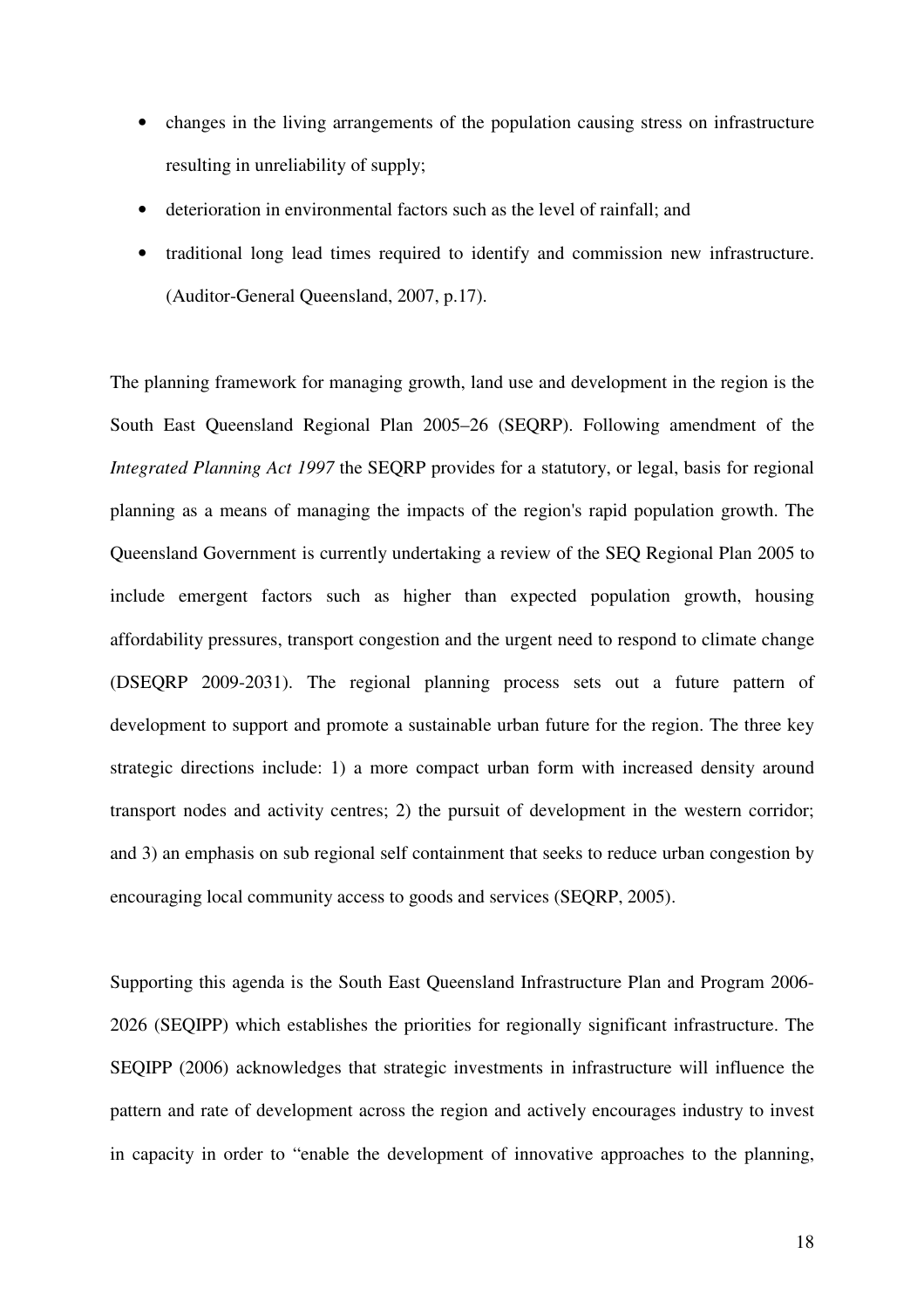designing and delivering of infrastructure projects" (p.18). The plan emphasizes the need for 'extensive planning' in order to "give direction and momentum to Queensland Government infrastructure and services investment" (p.9). However a recent performance management report presented to Parliament on *Transport Network Management and Urban Congestion in South East Queensland* (Auditor-General of Queensland, 2009) highlighted that although SEQ has reached "a critical stage with its current transport policies and services" (p.8) there exists "a systemic weakness in integrated planning across entities" (p.9) and "a current governance structure that does not support effective decision-making" (p.10).

Within the SEQ context it is fair to say that the TransApex project is an infrastructure initiative and not a mainstream planning ambition, as the development was not foreshadowed or marked out in strategic or statutory planning instruments at the State or local level prior to Councillor Newman's election. It was pitched politically as a congestion initiative that would repair a decade or more of infrastructure 'neglect' by previous administrations. The strongly rhetorical themes of 'crash through' urban development recall the urban governance style of the Kennett Victorian administration (1992-9) which pushed major urban developments through established planning and consultation processes (e.g. CityLink tollway scheme, Grand Prix racing event). Through his terms in office Councillor Newman has proudly adopted the moniker of 'Can Do' Campbell to emphasise his commitment to 'deliver' urban promises. Yet the 'crash through' infrastructure development style of the TransApex project with its focus on facilitating trans-metropolitan travel and improving congestion and delays for motorists, is contradicting the State and council's own commitment to sustainability and reducing car dependency. These are core strategic planning values outlined in key planning instruments at all levels of government. The crash through approach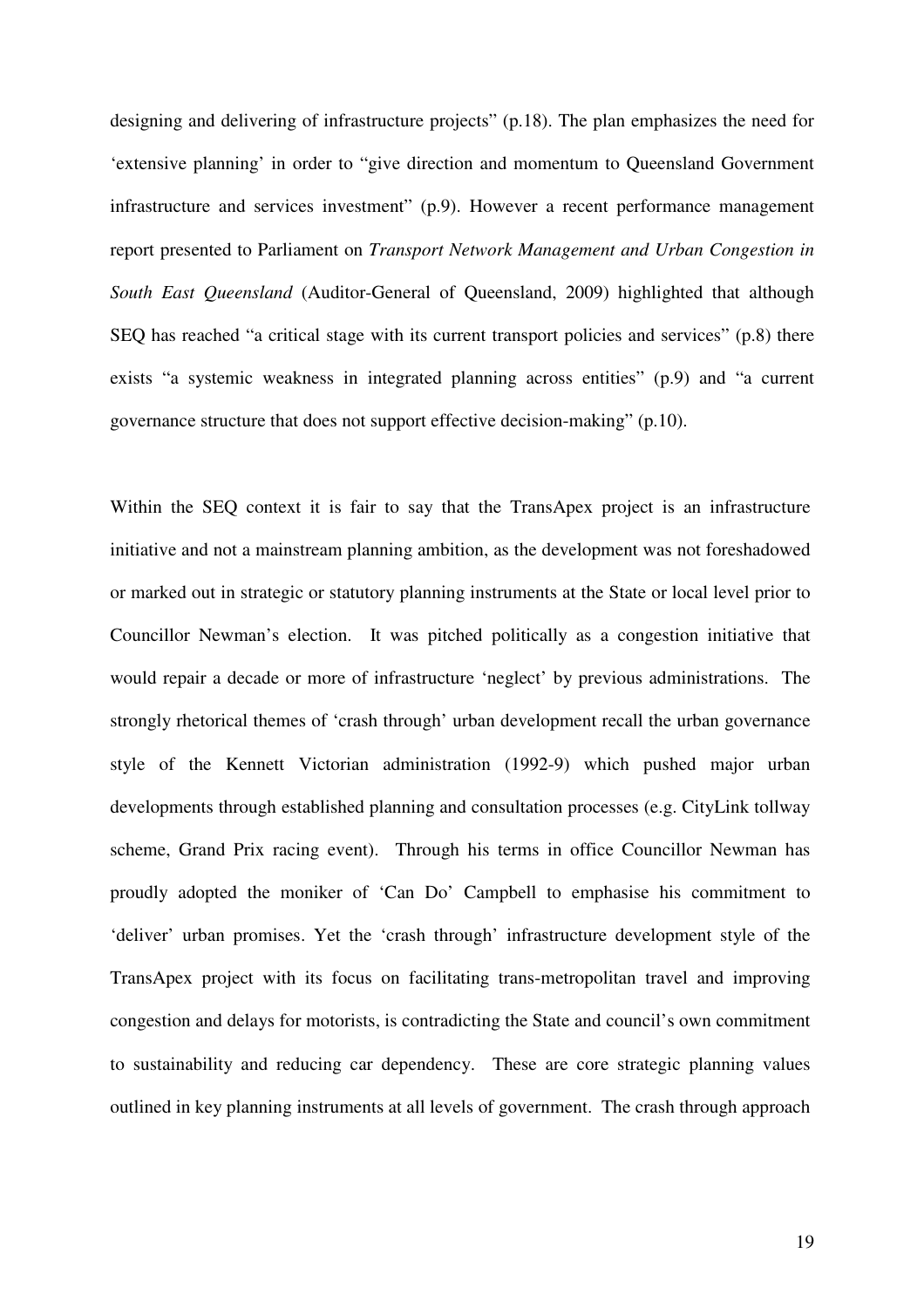which increasingly resonates in infrastructure politics is starkly at odds with planning's claim to value deliberation and sustainability.

Increasingly planning and, more generally, ordinary administrative process, are cast both as inhibitors of needed development, including infrastructure, and unable to anticipate and respond to fundamental community need, especially the assumed imperative of free circulation. Fears around the impacts of the Global Financial Crisis (GFC) have already been mobilised as 'reason' for further paring away of process and accountability. As well as public control of urban assets through company structures such as SPVs and GOVs, there are also new rounds of privatisation mooted (as mentioned in the Introduction to this paper). As Graham and Marvin (2001) point out the public reassignment of key infrastructure assets is not a simple replacement of the public sector by the private sector. Instead there is a continuum of different institutional pathways that mediate between the various dimensions of public and private governance. This convergence of a streamlined, circumscribed planning system with a splintered infrastructure development process appears to be characterized by a number of key features:

- Employment priortised over sustainability
- Mobility over accessibility car based project easier to privately finance
- Velocity over quality
- Project not process led planning
- Circumscribed community involvement (as shareholders/stakeholders not citizens)
- Sections of planning moving into shady wings beyond scrutiny (commericial in confidence provisions of PPPs)
- Dubious and possibly self serving planning processes and techniques most especially the traffic modelling and forecasts that go to the core of private financing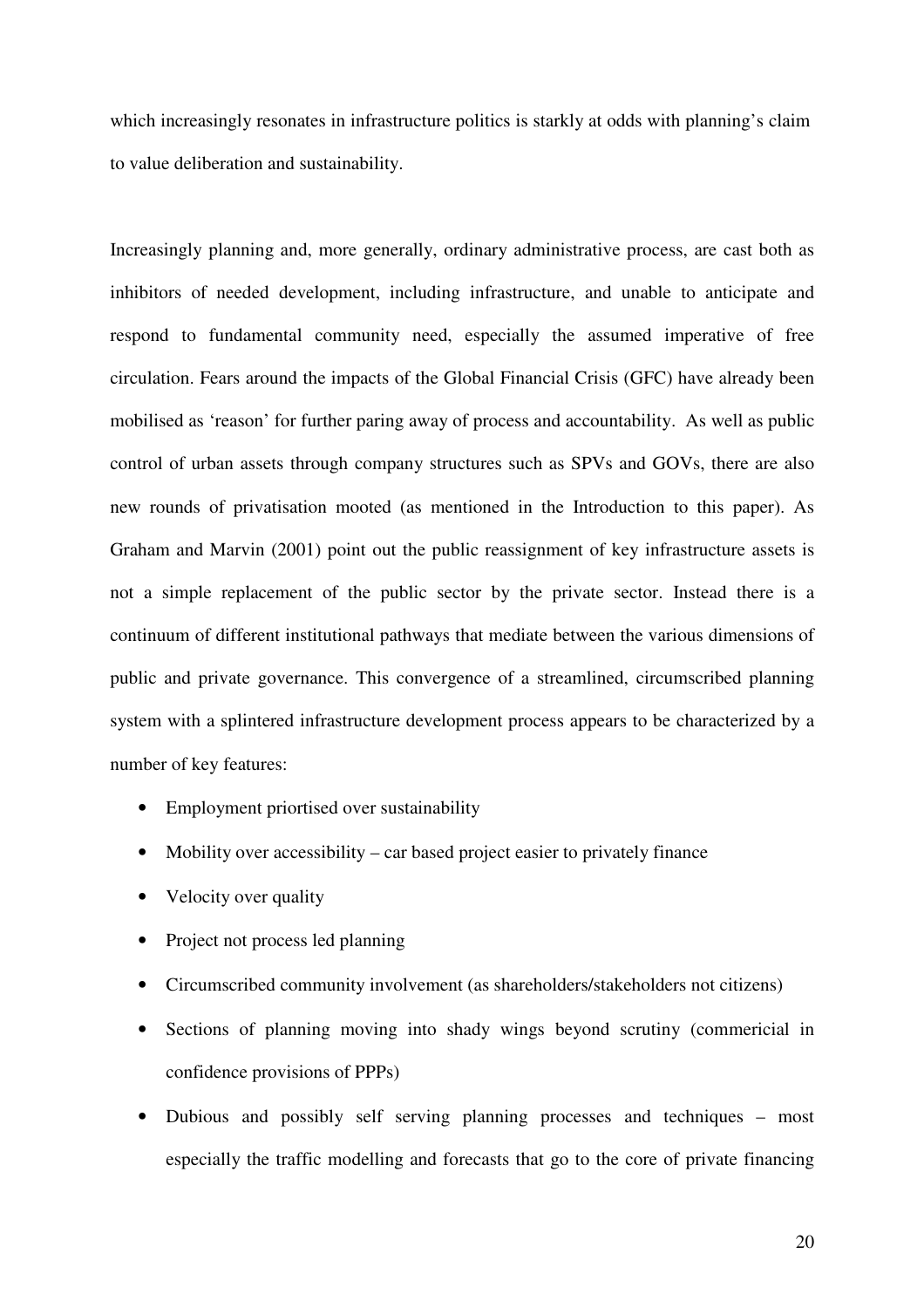and which have proven grossly inadequate in other contexts (e.g., Sydney Cross City Tunnel)

We choose the term 'infrastructure development' rather than 'infrastructure planning' to describe this new convergence because the genesis, financing and construction of contemporary infrastructure reflects both 1) the splintered qualities outlined by Graham and Marvin (2001), and 2) deep, occasionally catastrophic, anomalies sourced in contemporary financing models. This cannot be described as 'planning'. In this sense, the contemporary 'unbundling' of infrastructure development is simply a new form of urban development that is increasingly eclipsing Australian urban planning.

### **Conclusion: SEQ - The bellewether zone**

This paper has outlined the 'splintering urbanism' framework (Graham and Marvin, 2001) as a means of exploring the different institutional pathways used in the financing and construction of contemporary infrastructure. As part of this agenda the new tendency of infrastructure development, with its contemporary economic and policy authority to shape and even eclipse the conditions for planning has been highlighted. In particular we have drawn attention to the South-East Queensland region as 'a bellwether zone' – an increasingly important crucible of change that captures and reflects many of the growth management dilemmas and opportunities facing the Australian settlement system, especially its diverse metropolitan growth regions.

The challenges of responding to these high levels of growth resonate with wider national debates around the sustainability, liveability and indeed desirability of many of the growth-led changes to the built and natural environment; and the role of infrastructure planning and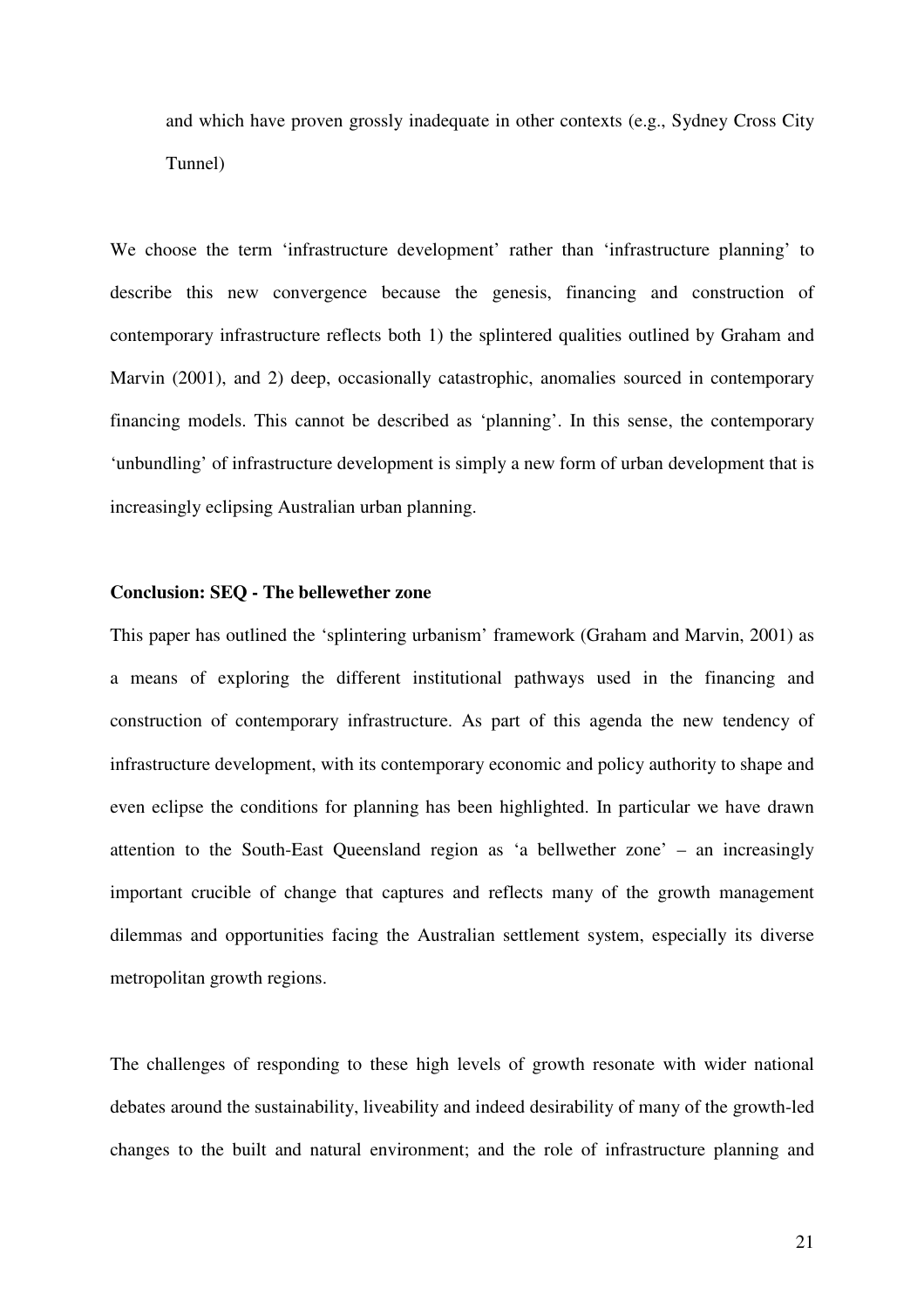development within this agenda. In 2008 the Australian Government announced a national approach to planning, funding and implementing the nation's future infrastructure needs through the *Infrastructure Australia Act 2008.* The act identifies nationally significant infrastructure to include: transport infrastructure; energy infrastructure; communications infrastructure; and water infrastructure. The role of Infrastructure Australia is to offer advice concerning: nationally significant infrastructure priorities; policy and regulatory reforms desirable to improve the efficient utilisation of national infrastructure networks; options to address impediments to the development and provision of efficient national infrastructure; the needs of users; possible financing mechanisms; as well as review the extent to which the governments can facilitate infrastructure investment such as public-private-partnerships (Australian Government, 2009). Significantly, the much smaller *Major Cities Unit* located within Infrastructure Australia has been set up to provide a more coordinated and integrated approach to the planning and infrastructure needs of Australia's major cities. Unfortunately, the details of this nationally significant metropolitan 'urban planning' agenda are yet to be released (see http://www.infrastructureaustralia.gov.au).

This paper has raised a number of key themes that point to the need for urban research focused specifically on the contemporary urban agenda of 'splintered' infrastructure development and the implications of this for planning ecologically sustainable development. To this end we offer the following five key questions as a means of building and developing such an agenda:

*1. How can we understand the existing/emerging infrastructure networks shaping Australian urban landscapes such as SEQ?*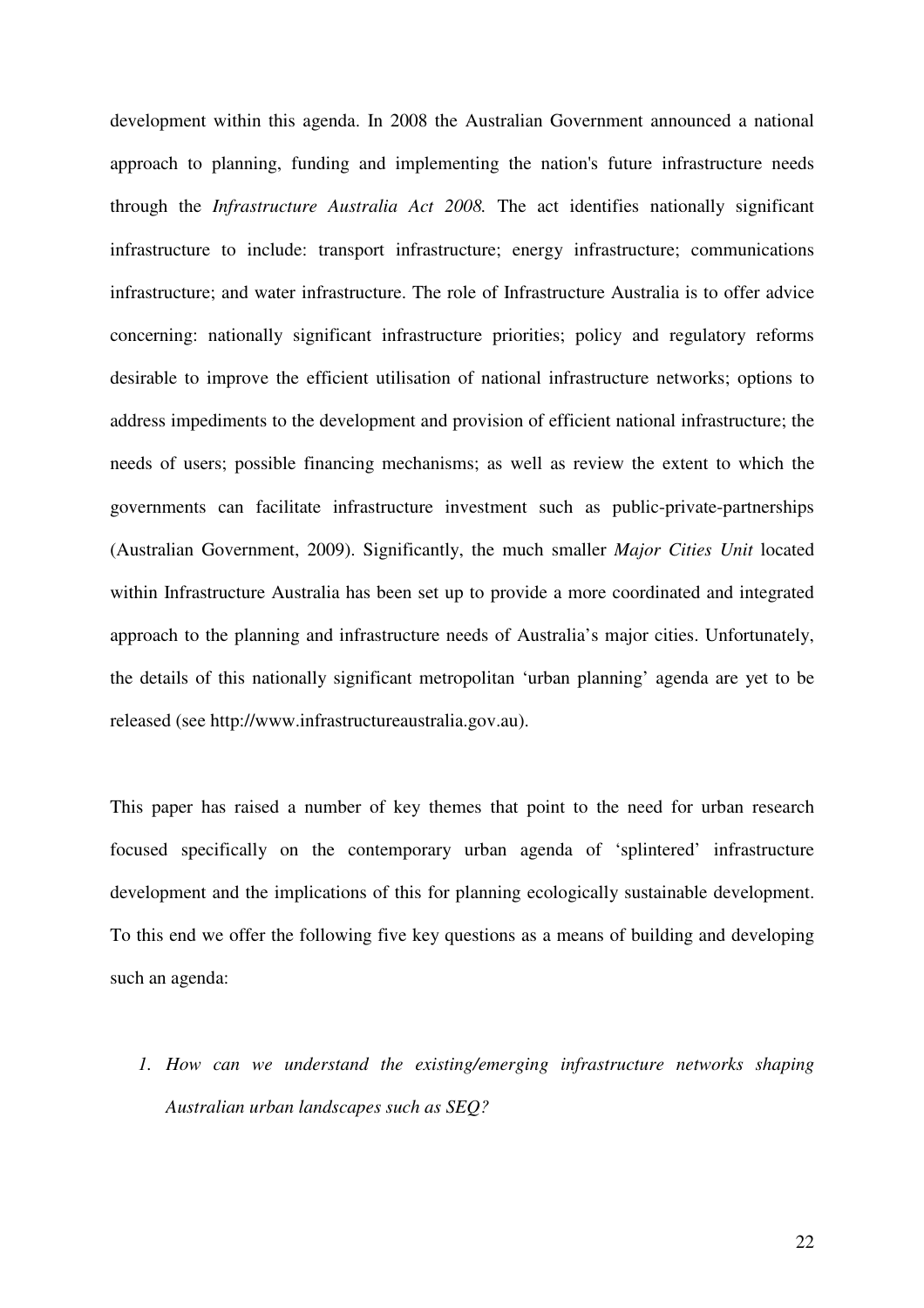This points to a need for multi-disciplinary urban research that can examine the entirety of infrastructure advocacy, planning and delivery, with special attention to new and unfolding forms of financing that may not be well understood within mainstream urban planning.

*2. What impact has the shift to private/public partnerships had on the outcomes and impacts of infrastructure planning and development?*

Here the research agenda must focus on financing and project assessment models and their often unseen impacts on planning processes.

*3. What do these trends mean for urban planning, policy, and governance within a democratic context?*

Urban research must recover its earlier capacity to undertake political economic assessment of planning, including infrastructure, in Australian cities. Much of our recent infrastructure politics and advocacy warrant examination through this prism which highlights the play of power and the distributional consequences of urban resource allocation.

*4. What environmental values and social constituencies have lost out in the play of planning power during the recent boom, and now decline? and*

Again, the prism of political economy is implicated in a new research agenda, broadened to accommodate how environmental values are accommodated and deployed, not simply opposed, by pro-development interests, including in infrastructure circuits.

*5. How can the lessons learnt in recent years in planning for growth and change be*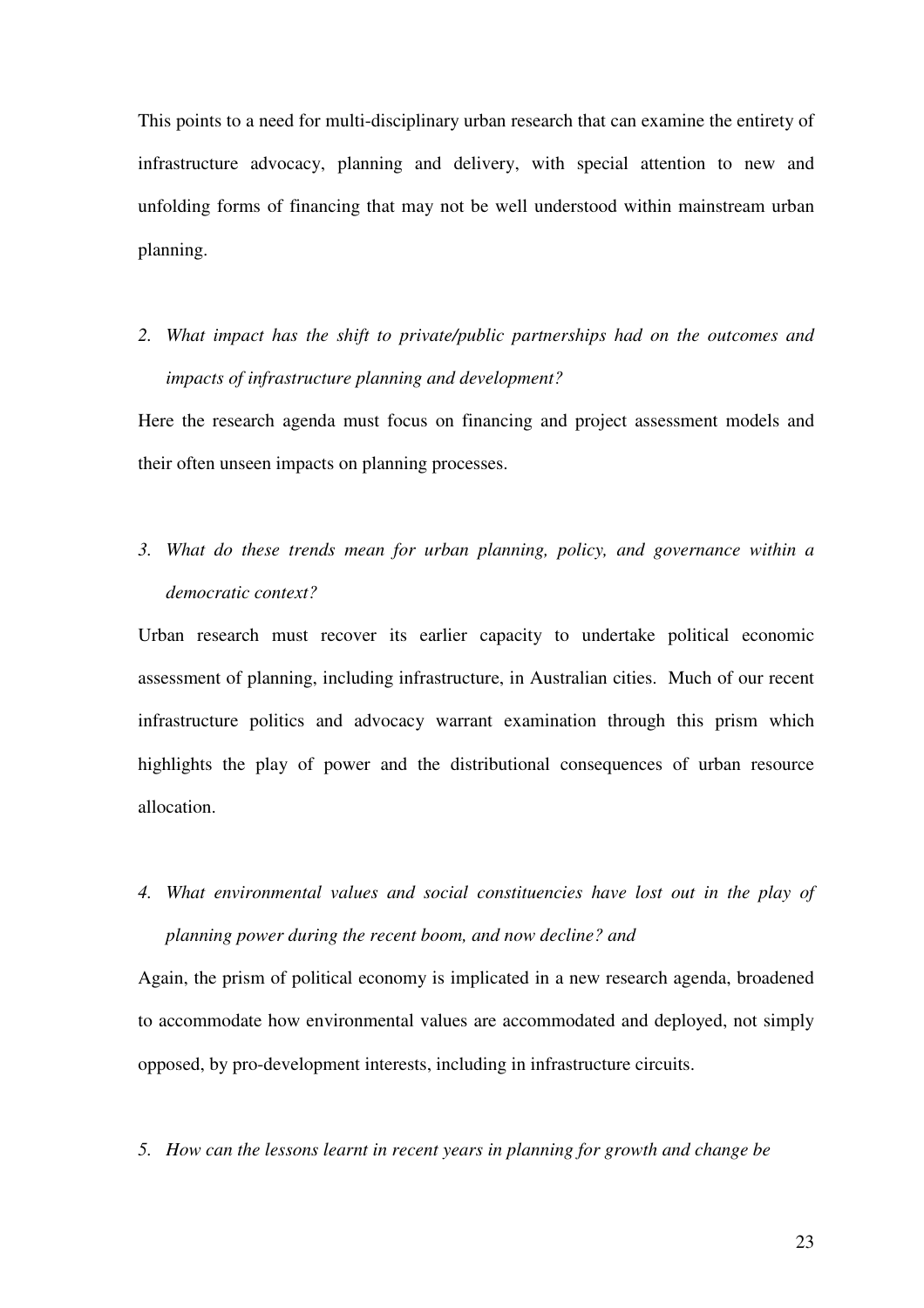*articulated for other areas that may undergo similar growth challenges?*

Planning is indeed the bellwether of urban enterprise and – in a nation of cities like Australia – of civic endeavour generally. The discursive and material power plays that have reshaped the provision of urban infrastructure, including social facilities and services. This implicates social, educational, and health sectors in a progressive splintering of public ambition and commitment.

Ultimately, what remakes planning remakes governance. The research challenge is to expose this heretofore murky process to reasoned and democratic scrutiny.

#### **References**

Altshuler, A., & Luberoff, D. (2003) *Mega-projects: The Changing Politics of Urban Public Investment*, Cambridge MA: Lincoln Institute of Land Policy.

Australian Services Union. (2009) *Stop the Sale of Public Assets*, ASU Update No. 1, 2/6/09, Brisbane: Queensland Services Union.

Australian Government. (2009) *Infrastructure Australia*, http://www.infrastructure australia.gov.au, accessed on 26/6/09.

Auditor-General of Queensland. (2007) *Results of Audits as at 31 May 2007*, Report No. 5 for 2007, Brisbane: Queensland Treasury.

Bligh, A (2009) *Our Renewing Queensland Plan - Address to Parliament of Queensland*, 2/6/09, http://www.thepremier.qld.gov.au/initiatives/renewing/address.aspx, accessed on 26/6/09.

Brisbane City Council (2007), *The Missing Link*, Northern City Link Factsheet, Brisbane.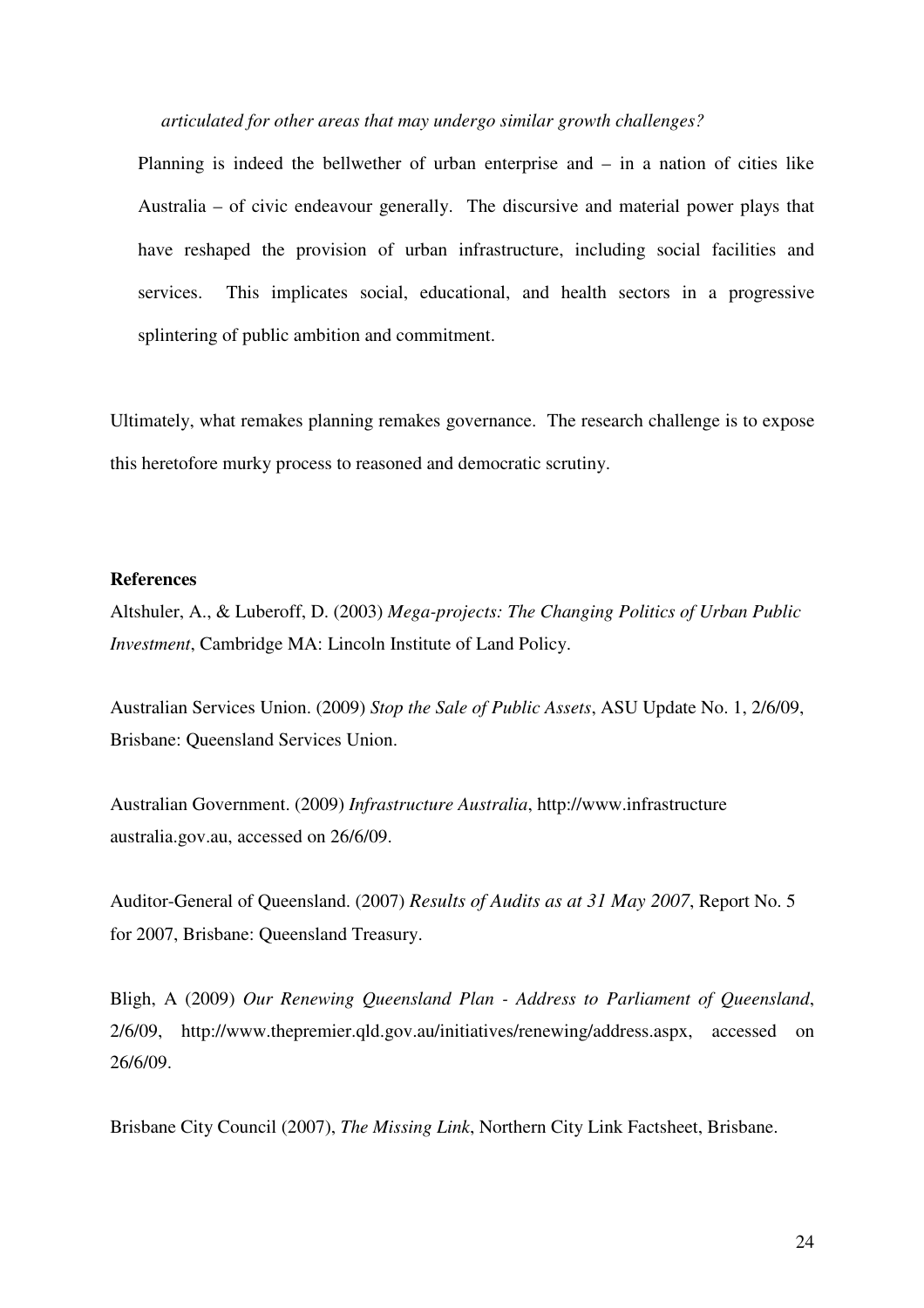Brisconnections (2008) *BrisConnections completes IPO and lists on ASX, Media release, 31/7*Brisconnections (2009) *Smarter Ways to Move*, http://www.brisconnections.com.au/, accessed on 26/6/09.

Brisconnections (2009b) *BrisConnections Chairman says passing reckless resolution will inevitably destroy future unitholder value*, Media Release, 2/2/2009.

City North Infrastructure (2009) *City North Infrastructure*, http://www.citynorthinfrastructure.com.au/, accessed on 26/6/09.

Cumings, S (2000) *The American Ascendency: Imposing a new world order*, The Nation, 5:13-16.

Dodson, J. (2009) The 'Infrastructure Turn' in Australian Metropolitan Spatial Planning, in *International Planning Studies*, 14(2): 109-123.

DSEQRP (2008) *Draft South East Queensland Regional Plan 2009-2031, Brisbane:* Queensland Government.

Flyvbjerg, B., Bruzelius, N., & Rothengatter, W (2003) *Megaprojects and Risk: An Anatomy of Ambition*, Cambridge: Cambridge University Press.

Gleeson, B & Low, N (2000) *Australian Urban Planning: New Challenges, New Agendas,* St Leonards: Allen & Unwin,

Graham, S and Marvin, S (2001) *Splintering Urbanism: Networked infrastructures, technological mobilities and the urban condition*, London: Routledge.

Herman, R. & Ausubel, J (1988) *Cities and their Vital Systems: Infrastructure past, present and future*. Washington DC: National Academy Press.

Little, P (1995) Changing Utilities, in *Utilities Weekly,* 10:9.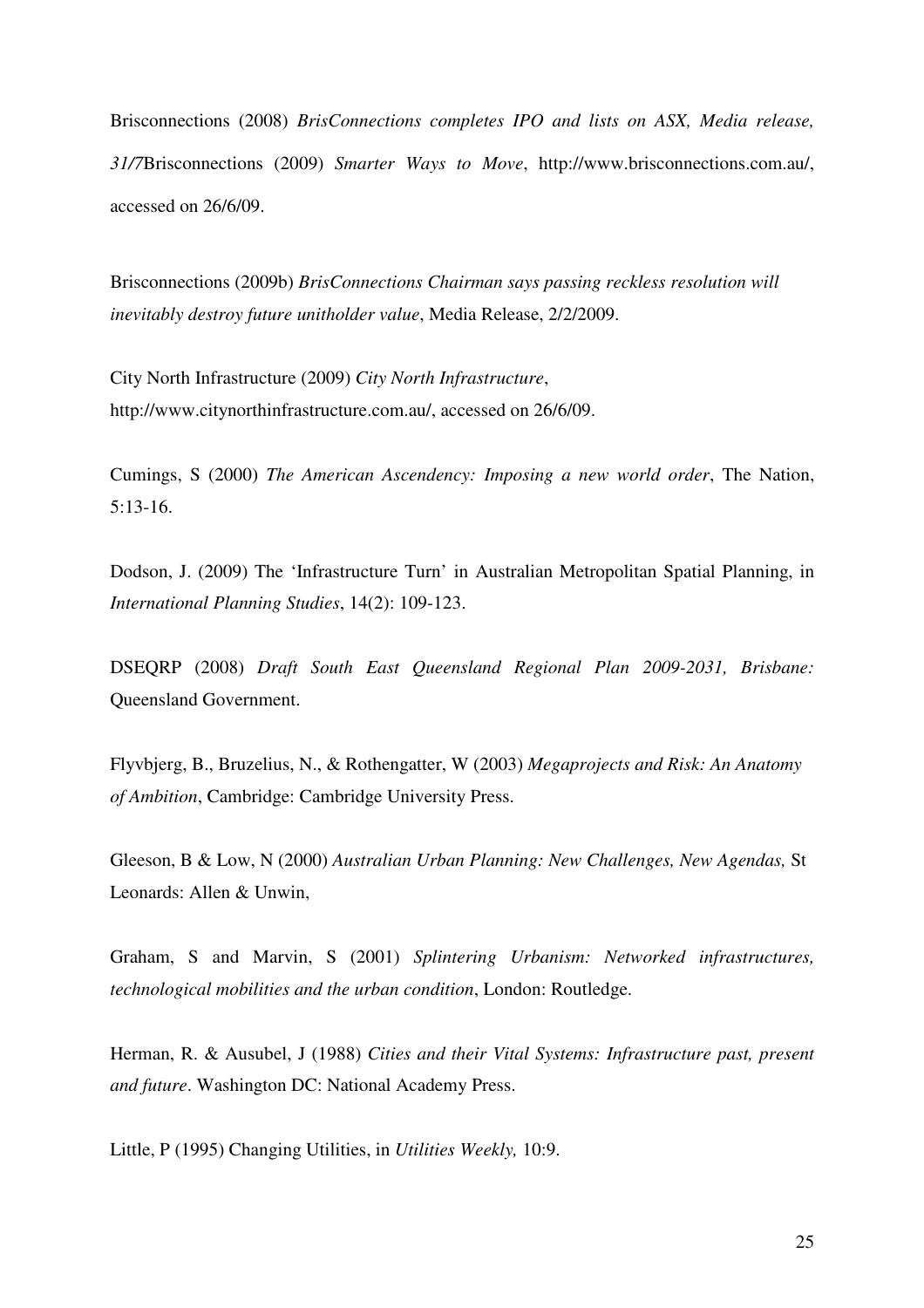Mead, P (1998) The Journey, in Shapcott, T (Ed.) *The Moment Made marvellous: A Celebration of UQP Poetry,* Brisbane: University of Queensland Press.

Mullins, P (1986) Queensland Populist Politics and Development, in *The Politics of Development in Australia,* Sydney: Allen & Unwin.

Queensland Government. (2009) *Department of Infrastructure and Planning 2009-10 Agency Budget Highlights*, Brisbane: Queensland Treasury.

Queensland Government (2009b) Government Response to the Report: *Brokering Balance: A Public Interest Map for Queensland Government Bodies - An Independent Review of Queensland Government Boards, Committees and Statutory Authorities,* http://www.premiers. qld.gov.au/Government/Boards\_and\_committees/Review/Government\_response/, accessed on 26/6/09

Schiffer, S (1997) *The Challenge of Globalization in an Exclusionary Urban Structure*, Mimegraph.

SEQP (2005) *South East Queensland Regional Plan 2005-2026,* Brisbane: Queensland Government.

Smail, S (2008) *Queensland has Highest Homeless Rate in Australia*, ABC News, http://www.abc.net.au/news/stories/2008/09/05/2356036.htm, accessed on 26/7/09

SEQIPP (2006) *South East Queensland Infrastructure Plan and Program*, Brisbane: Queensland Government.

Spearritt, P (2009) The 200km City: Brisbane, the Gold Coast, and Sunshine Coast, in *Australian Economic History Review*, 49 (1): 87-106.

Steele, W. (2009) Australian Urban Planners: Hybrid Roles and Professional Dilemmas, in *Urban Policy and Research,* 27(2): 189-205.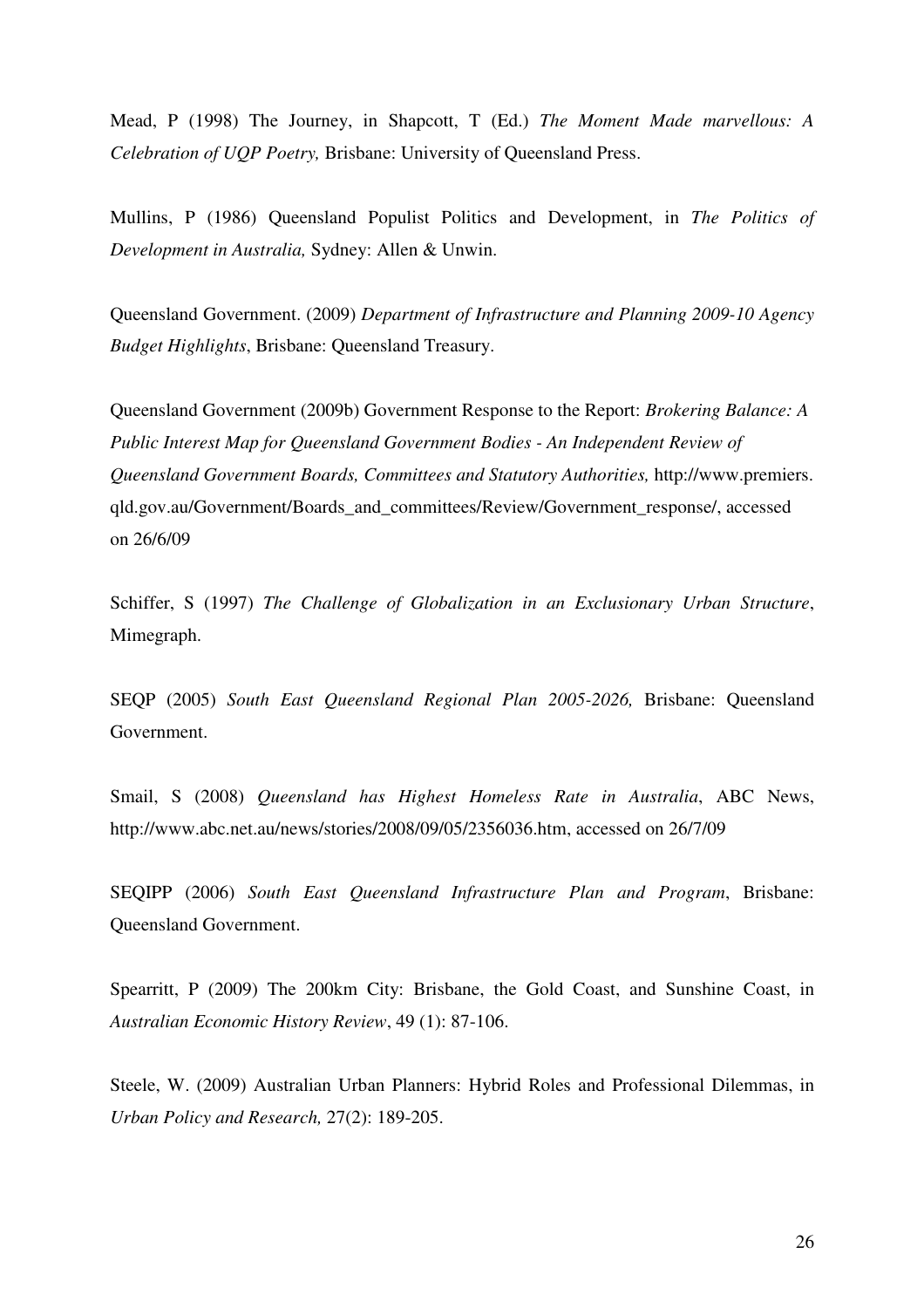Webbe, S and Weller, P (2008) *Brokering Balance: A Public Interest Map for Queensland Government Bodies, An Independent Review of Queensland Government Boards, Committees and Statutory Authorities*, Brisbane: Department of the Premier and Cabinet.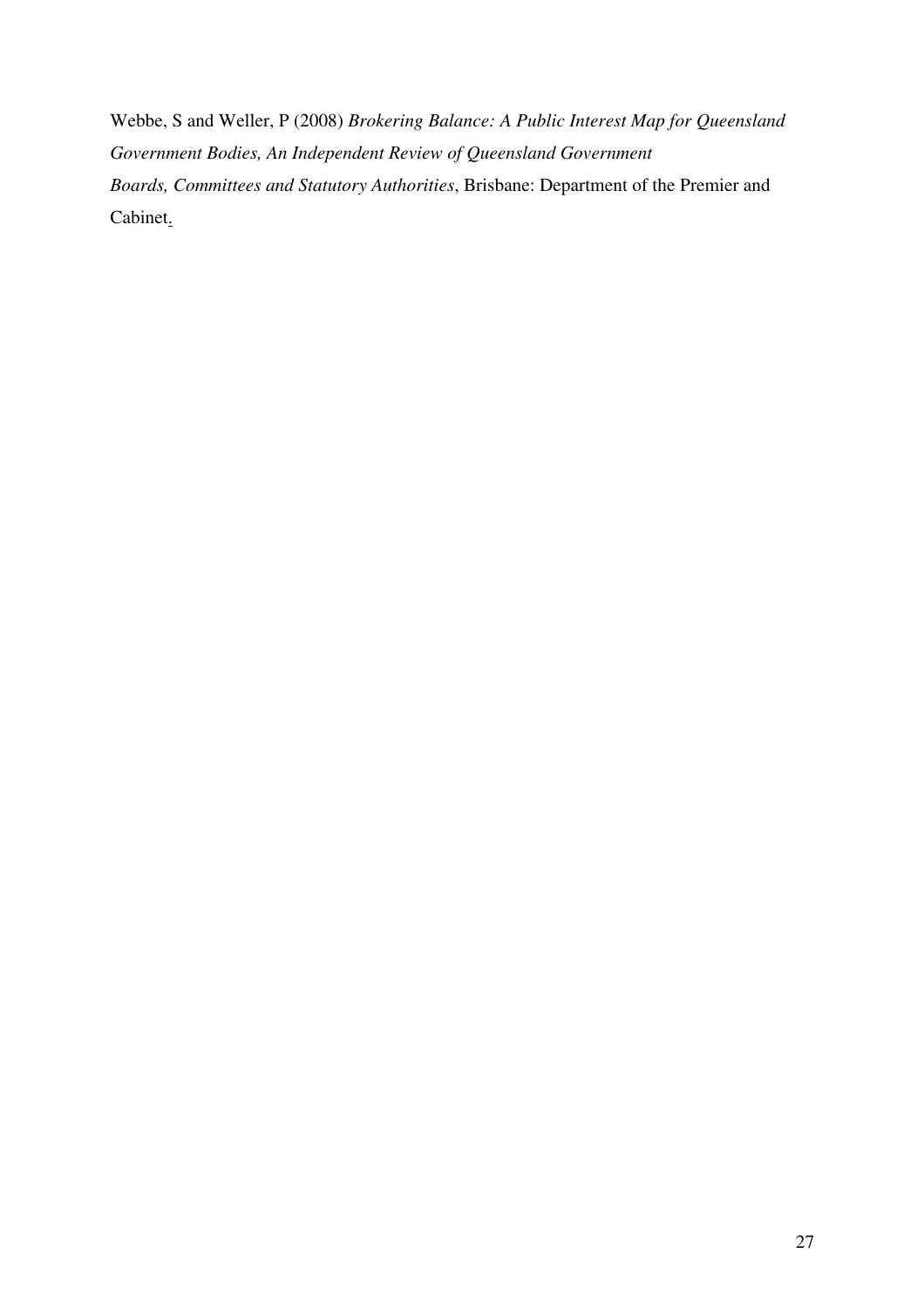# **Figure 1: Infrastructure: degree of public/private responsibility (Source: Kessides, 1983)**

| Role of market<br>incentives | of <sub>1</sub><br>Range<br>responsibility | <b>Institutional options</b>       | <b>Description</b>                                                                                            |
|------------------------------|--------------------------------------------|------------------------------------|---------------------------------------------------------------------------------------------------------------|
|                              | <b>PUBLIC</b>                              |                                    |                                                                                                               |
| LOW                          | ++++++++                                   | <b>Government Dept.</b>            | - Service provided by civil servants                                                                          |
|                              | +++++++                                    | <b>Parasital</b>                   | and accounts in government budget<br>An organisation owned<br>and<br>controlled by the state                  |
|                              | $+++++$                                    | <b>Service contract</b>            | - Contracting out services to the                                                                             |
|                              | $+++++$                                    | <b>Management contract</b>         | private sector for fixed period and fee<br>Private sector manages publicly<br>owned infrastructure for fee or |
|                              | $++++$                                     | Leasing                            | performance-related fee.<br>- Private sector operates a public<br>facility for affixed period but does not    |
|                              | $^{+++}$                                   | <b>Concessions</b>                 | provide fixed assets<br>- Private sector leases an asset for an<br>extended period - investment reverts       |
|                              | $^{++}$                                    | Communal<br>arrangements           | to public sector<br>- Users cooperatively plan, build,<br>maintain and manage infrastructure                  |
| <b>HIGH</b>                  | $\ddot{}$                                  | <b>Private</b><br>entrepreneurship | - Ownership by private sector either<br>through transfer of assets from public<br>sector or new entry         |
|                              | <b>PRIVATE</b>                             |                                    |                                                                                                               |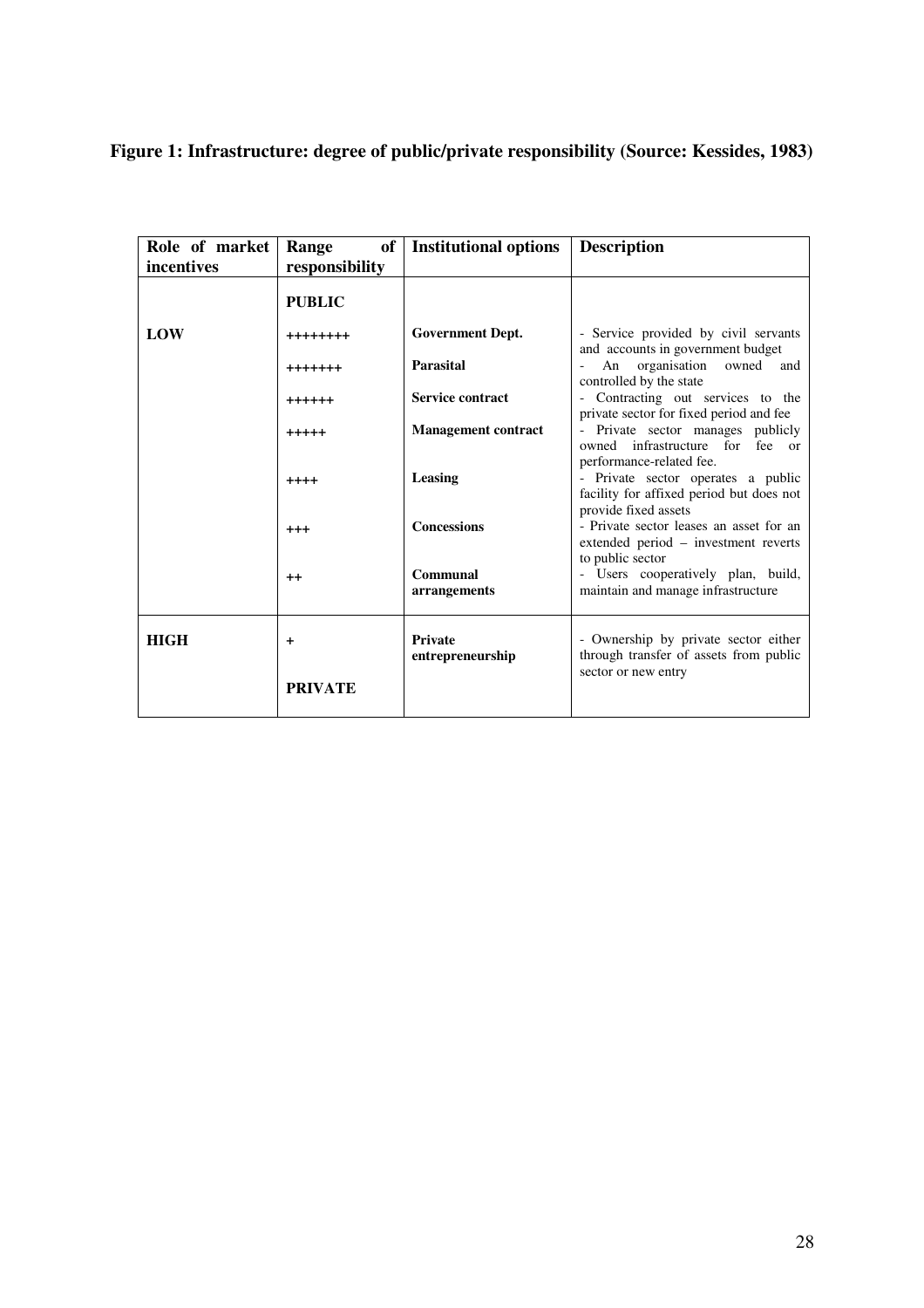